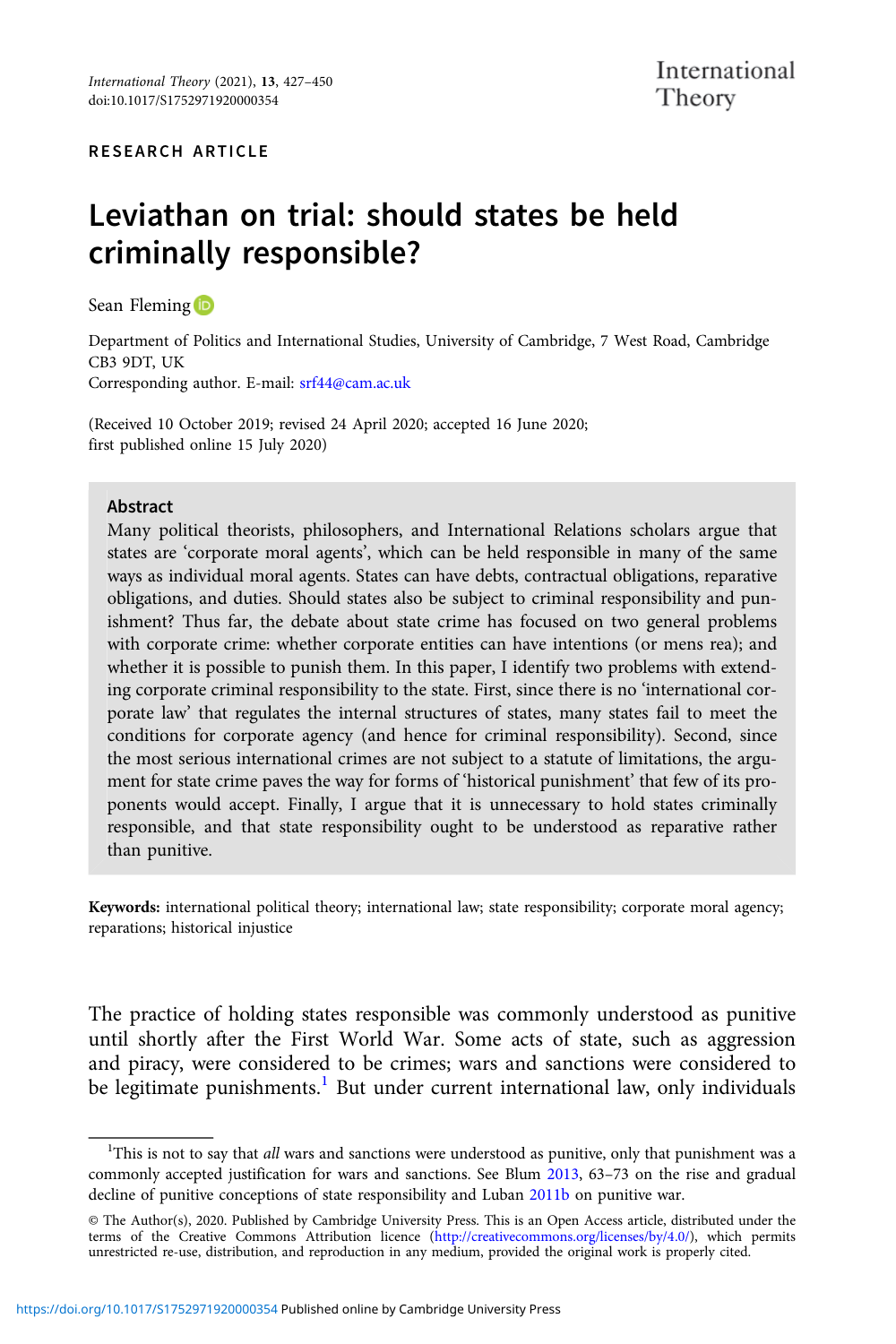are subject to criminal responsibility and punishment. The Nuremberg Tribunal's oft-quoted statement that '[c]rimes against international law are committed by men, not by abstract entities' remains the rule.<sup>2</sup> States can be responsible for 'wrongful acts' and 'serious breaches', and they can owe reparations, but they are not subject to criminal responsibility or punishment.<sup>3</sup>

Some political theorists, philosophers, International Relations (IR) scholars, and lawyers have recently revived the idea of state crime.<sup>4</sup> They argue that states should be held criminally responsible for atrocities such as aggression and genocide, much as corporations are held criminally responsible in domestic law. Critics reply that the idea of state crime is conceptually confused: 'it is untenable to treat [states'] legal and moral personality as anything other than metaphorical or "as-if"; they therefore can neither commit crimes nor incur punishment'. <sup>5</sup> States cannot commit crimes because they do not have intentions, and they cannot be punished because they cannot suffer. In addition, both proponents and critics of state crime worry about 'the danger of harming innocent individuals while ostensibly punishing delinquent states'. <sup>6</sup> The debate about state crime revolves around two issues – intent and punishment – that have dominated the more general debate about corporate criminal responsibility for decades or even centuries.<sup>7</sup>

In the interest of moving the debate forward, I bracket the issues of corporate intent and punishment. I assume for the sake of argument that the concept of corporate crime is sound: that corporate entities can be genuine agents, and that they can sensibly be punished. I also put aside the more general problem of enforcing international law. Instead, I focus on two problems with holding states criminally responsible that have received much less attention. The first I call the Agency Problem: only agents can be held criminally responsible, but many states fail to meet the conditions for corporate agency. The second I call the Temporal Problem: since the most serious international crimes are not subject to a statute of limitations, the argument for state crime implies that states should be punished for decades-old or even centuries-old crimes. These problems do not undermine the conceptual possibility of state crime.<sup>8</sup> By starting from the assumption that corporate entities can be genuine agents, I have already granted that it is conceptually coherent to hold states criminally responsible. What the Agency Problem and Temporal Problem show is the argument for state crime faces formidable challenges even when its central premises have been granted. These two problems are best

<sup>&</sup>lt;sup>2</sup>Nuremberg Tribunal [1947,](#page-22-0) 221. See also Crawford and Watkins [2010](#page-21-0), 285: 'there has been no development of corporate criminal responsibility to parallel the introduction of individual criminal responsibility on the international plane'.

 ${}^{3}$ ILC [2001](#page-21-0), Articles 31 and 40. See Crawford [2013](#page-21-0) on the law of state responsibility.

Proponents of holding states criminally responsible include Lang [2007,](#page-22-0) [2008,](#page-22-0) [2011;](#page-22-0) Jørgensen [2000;](#page-22-0) Luban [2011a;](#page-22-0) Pasternak [2019;](#page-22-0) Pellet [1999](#page-22-0); and Tanguay-Renaud [2013](#page-23-0). The arguments for state crime are varied. In this paper, I focus on the dominant line of argument, which is based on the idea of 'corporate moral agency'.

<sup>&</sup>lt;sup>5</sup>Gould [2009,](#page-21-0) 702, emphasis in original. See also Carron [1998](#page-21-0); Fleming [2017.](#page-21-0)

<sup>&</sup>lt;sup>6</sup>Erskine [2010,](#page-21-0) 263; Luban [2011b](#page-22-0); Vernon [2011;](#page-23-0) Wringe [2016](#page-23-0), 155, 168.

<sup>&</sup>lt;sup>7</sup>Coffee [1981](#page-21-0). In the 13<sup>th</sup> century, Pope Innocent IV declared that corporate bodies are 'personae fictae' and therefore cannot be guilty or be punished. Dewey [1926](#page-21-0), 665.

<sup>&</sup>lt;sup>8</sup>If there are decisive objections to holding states criminally responsible, then they will probably have to do with the old problems of corporate intent and punishment. See Gould [2009.](#page-21-0)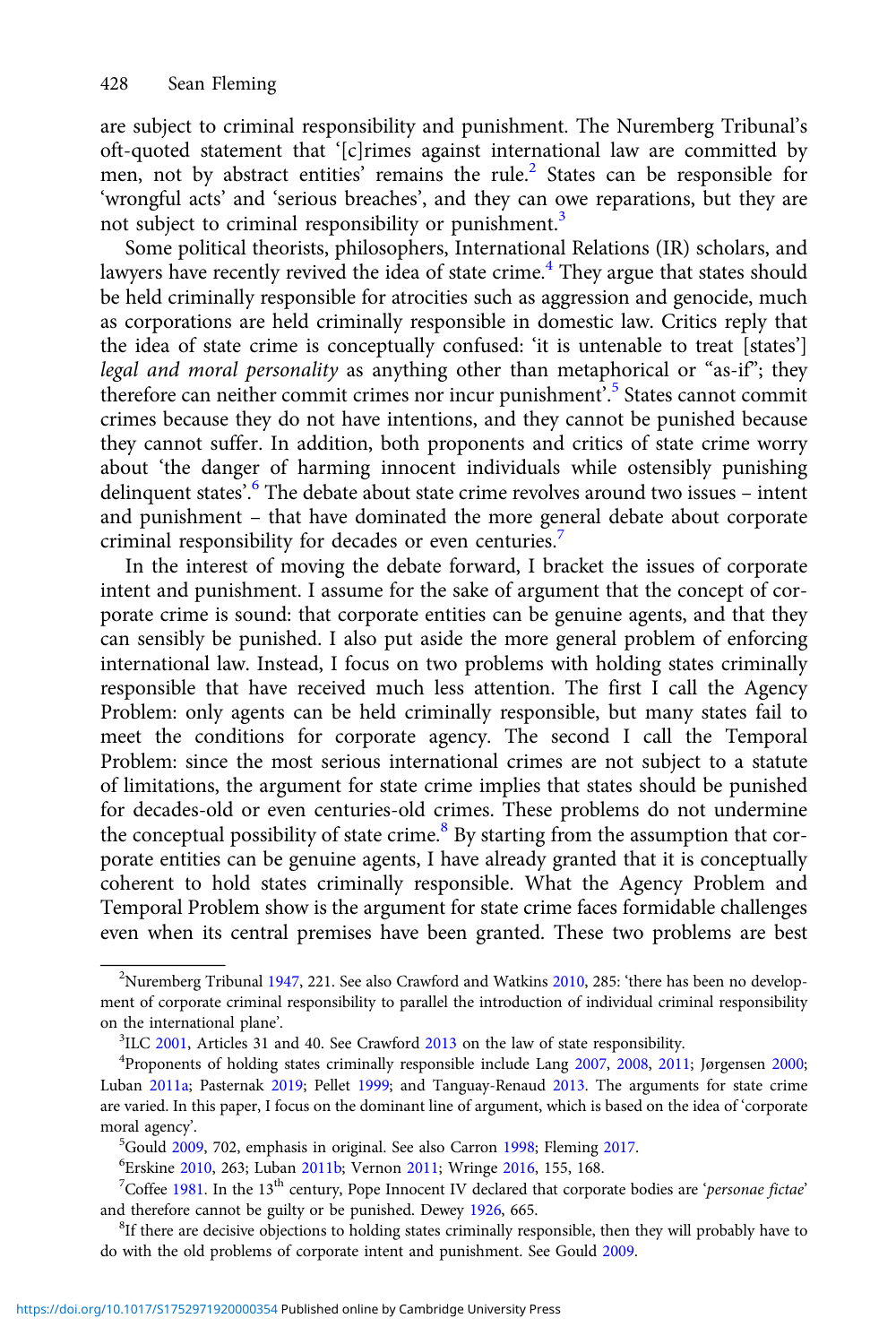understood as critiques rather than as decisive objections; they limit the scope of state crime and pose difficult tradeoffs.

In any case, I argue, it is unnecessary to hold states criminally responsible. A wide range of responses to atrocity can be justified in purely reparative terms, including compensation, official apologies, lustration, and institutional reform. And if an outlet for punishment is necessary in the international order, then it can already be found in criminal trials of individuals. I thus defend the existing 'division of labour' between international criminal law, which is primarily for punishing individuals, and state responsibility, which is wholly reparative. Defending the status quo is a larger contribution to the debate than it may seem. The current system of international responsibility has been subjected to sustained criticism and is in need of a better defence. Partisans of the current system have so far provided only a negative defence. They argue against extending criminal responsibility to the state, but they do not provide an argument for the current system, or a positive vision of what non-criminal state responsibility should be.

The paper has four main sections. The first section presents the strongest and most up-to-date arguments for corporate criminal responsibility. In addition to the philosophical literature on corporate agency, I draw from recent jurisprudence and legal history on corporate crime. The second section describes the Agency Problem, which presents a barrier to any simple extension of corporate crime to the state. Many states do not meet the conditions for corporate agency, and the others meet the conditions only in a limited sense. The third section describes the Temporal Problem. I show that the argument for state crime paves the way for forms of 'historical punishment' that few proponents of state crime would be willing to accept. The fourth section argues that abandoning the idea of state crime would be no great loss. Most responses to atrocity can be justified in reparative terms, and international criminal law already provides an outlet for punishment.

#### The case for corporate criminal responsibility

A crime has two elements: actus reus (guilty act) and mens rea (guilty mind). In order for an agent to be criminally responsible, it must have (1) performed an illegal act and  $(2)$  done so intentionally.<sup>9</sup> There are some exceptions, such as strict liability offences.<sup>10</sup> There are also some structural or institutional preconditions for criminal responsibility, such as the need for an impartial authority that can make criminal judgments against the relevant agents.<sup>11</sup> But it is widely agreed that these two conditions – act and intent – are necessary. At a minimum, then, an entity must be capable of both actus reus and mens rea in order to be fit for criminal responsibility.

The theory of corporate moral agency provides a powerful justification for holding groups responsible. The core idea is that groups with certain kinds of internal

<sup>&</sup>lt;sup>9</sup>E.g., Allen [2017](#page-20-0), 31-120. I follow both proponents and critics of state crime in employing the common act-intent model of crime.<br><sup>10</sup>A strict liability offence is one that does not require *mens rea*. For instance, in some jurisdictions, the

crime of impaired driving does not require intent; one can be convicted on the basis of the act alone.<br><sup>11</sup>Jørgensen [2000,](#page-22-0) 217; Lang [2008,](#page-22-0) 138–39.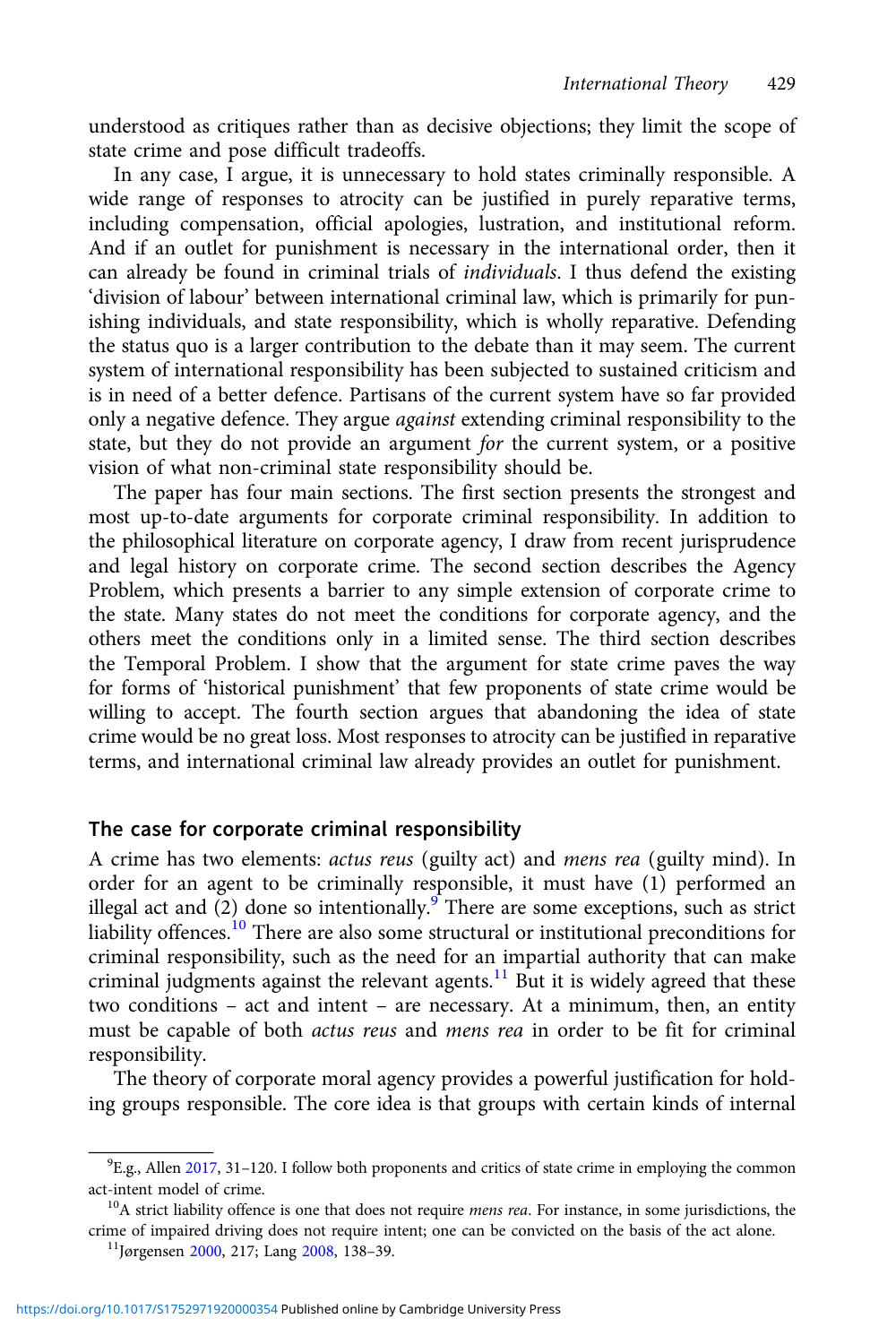structures constitute genuine agents, over and above their individual members. Whereas an 'aggregate' group, such as a mob, is merely a collection of individuals whose wills converge or coincide, a 'conglomerate' or 'corporate' group has a centralized decision-making procedure that combines the wills of its members into an overarching corporate will.<sup>12</sup> As Toni Erskine argues, a corporate group is 'capable of acting and knowing in a way that is analogous – but not identical – to that of (most) individual human beings'. <sup>13</sup> The theory of corporate moral agency has been applied to organizations of various kinds, including business corporations, churches, universities, nongovernmental organizations, rebel groups, and, as I discuss below, states.<sup>14</sup>

The claim that groups can have wills or intentions tends to provoke skepticism. However, philosophers have demonstrated that collective intentionality is less mysterious than it seems.<sup>15</sup> Collective intentions 'holistically supervene' on individual intentions: the former are composed of but not reducible to the latter.<sup>16</sup> Deborah Tollefsen uses the example of a PhD admissions committee to illustrate how collective intentions can emerge from the structured combination of individual intentions.<sup>17</sup> The admissions procedure says that applicants must demonstrate excellence in all four areas – writing, numeracy, creativity, and motivation – in order to be admitted, and the committee uses majority voting to decide whether the applicants meet the criteria. The results for Molly's application are given in [Table 1](#page-4-0).

The vote produces a peculiar result. Although a majority of the committee thinks Molly meets each criterion for admission, none of the individual committee members think Molly meets all of the criteria. The committee intends to admit Molly to the PhD programme despite the fact that none of its members has this intention: 'We intend to admit Molly' is true for the committee even though 'I intend to admit Molly' is not true for any individual member. The admissions procedure thus gives rise to a collective intention that cannot be ascribed to any individual. The holistic supervenience account of collective intentionality implies that collective intentions are irreducible to individual intentions even though they are entirely made up of individual intentions.

If we accept that corporate groups can have intentions, even in this very thin sense, then corporate criminal responsibility is a short step away. As Philip Pettit argues,

corporate bodies are fit to be held responsible in the same way as individual agents, and this entails that it may therefore be appropriate to make them criminally liable for some things done in their name; they may display a guilty mind, a mens rea, as in intentional malice, malice with foresight, negligence, or recklessness.<sup>18</sup>

<sup>&</sup>lt;sup>12</sup>French [1984,](#page-21-0) 29–48.<br><sup>13</sup>Erskine [2001,](#page-21-0) 70. See also Goodin [1995,](#page-21-0) chap. 2; Stilz [2011](#page-23-0); Wendt [1999](#page-23-0), [2004.](#page-23-0)<br><sup>14</sup>See Fleming [2017](#page-21-0), Mansell et al. [2019,](#page-22-0) and Tollefsen [2015](#page-23-0) for reviews of the literature on corporate

agency.  $15$ Corporate agency and responsibility remain somewhat controversial among philosophers. For recent criticisms, see Baddorf [2017](#page-20-0) and [Overgaard and Salice forthcoming](#page-22-0).<br><sup>16</sup>List and Pettit [2011.](#page-22-0)<br><sup>17</sup>Tollefsen [2015,](#page-23-0) 60–62.<br><sup>18</sup>Pettit [2007,](#page-22-0) 176. See also Isaacs [2013.](#page-22-0)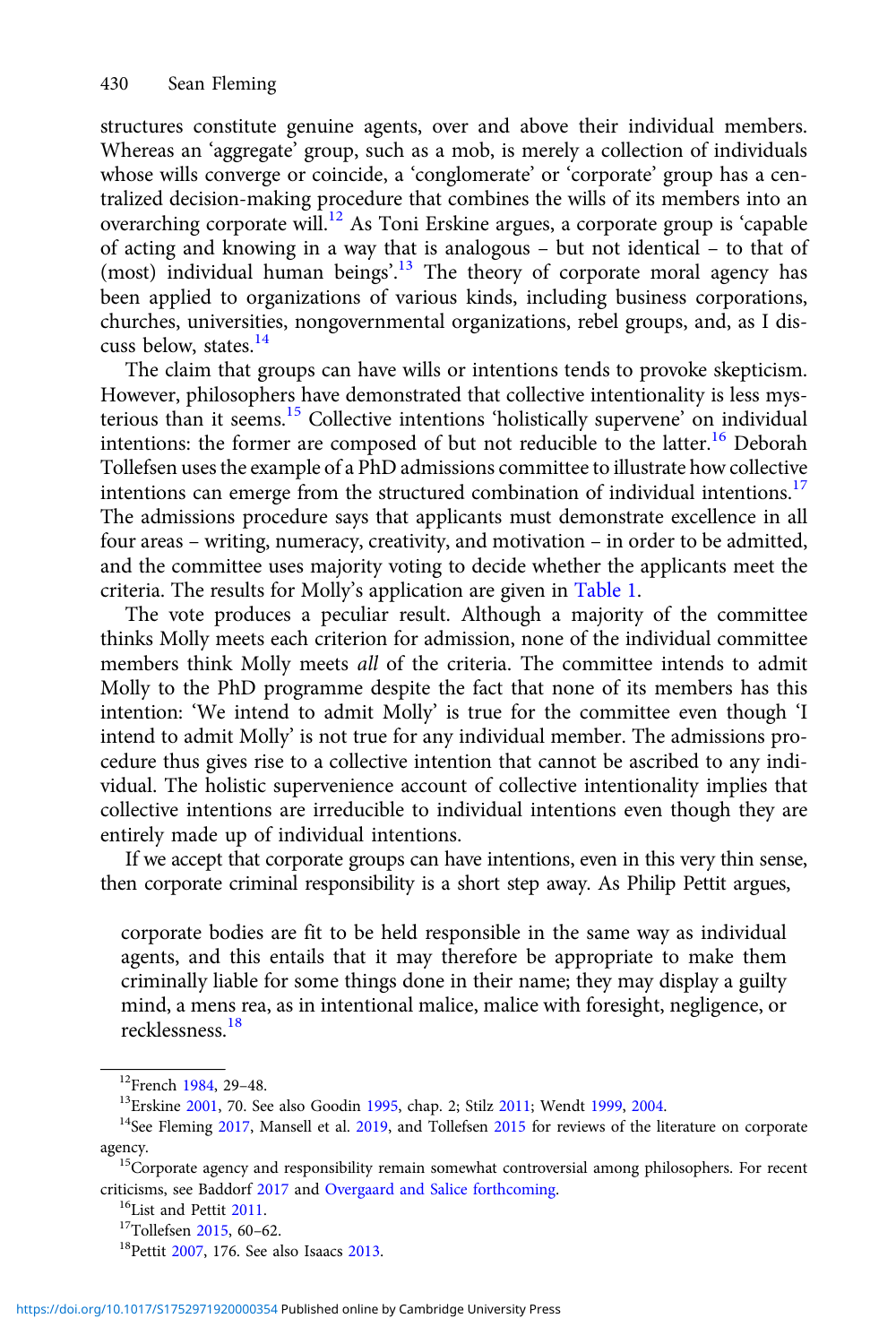|           |     | Numeracy? | Creativity? | Motivation? | iit to<br>programme? |
|-----------|-----|-----------|-------------|-------------|----------------------|
| Member #1 | ۵۹  |           | /es         |             | No                   |
| Member #2 |     |           | ⁄ρς         |             |                      |
| Member #3 | res |           |             |             | No                   |
|           |     |           |             |             |                      |

#### <span id="page-4-0"></span>Table 1. Tollefsen's admissions committee

Corporations are often said to act – to commit fraud, or to pollute the environment – and to do so intentionally. It is common and natural to say that 'the company intentionally misled its customers' or that 'the company deliberately violated environmental law'.<sup>19</sup> Criminal corporate actions and intentions seem to demand corporate criminal responsibility.

The idea of corporate agency has recently been taken up in law and jurisprudence.<sup>20</sup> The legal literature both draws from and complements the philosophical literature. First, the idea of corporate agency places corporate criminal law on a firm ontological footing and thereby eliminates the need for the 'fiction theory' of the corporation. Second, the legal literature helps to explain how, in practice, corporations are constituted as agents. As William Thomas shows, corporations became agents under the criminal law only when corporate law began to regulate their internal structures in a particular way. Corporations are fit to be held criminally responsible because 'corporate law provides corporations with the kind of sophisticated internal structure necessary to establish their eligibility for personhood'. 21

It may seem straightforward to extend the argument for corporate criminal responsibility to the state. Like corporations, states have complex decision-making procedures that allow them to deliberate, to set goals, and to act according to those goals. It is therefore plausible to conclude that states should also be held criminally responsible.<sup>22</sup> As Avia Pasternak argues, 'if states are corporate moral agents, they too could be subjected to a process of criminal accountability, where they are put to trial, publicly condemned for their crimes, and (where appropriate) punished'.<sup>23</sup> The argument for holding states criminally responsible seems even more compelling in light of the fact that the most serious international crimes – genocide, aggression, war crimes, and crimes against humanity – are usually perpetrated, or at least aided and abetted, by states. States commit genocide, and they do so intentionally; and genocide is clearly a crime; so it seems that genocidal states must be criminals.<sup>24</sup>

<sup>&</sup>lt;sup>19</sup>Copp [2006.](#page-21-0)<br><sup>20</sup>Chiao [2014](#page-21-0); Rich [2016](#page-23-0); Tanguay-Renaud [2013;](#page-23-0) Thomas [2017](#page-23-0), [2018.](#page-23-0)<br><sup>21</sup>Thomas 2017, 634.<br><sup>22</sup>Supra footnote 4.<br><sup>23</sup>Pasternak [2019](#page-22-0), 368.<br><sup>24</sup>Lang [2011.](#page-22-0)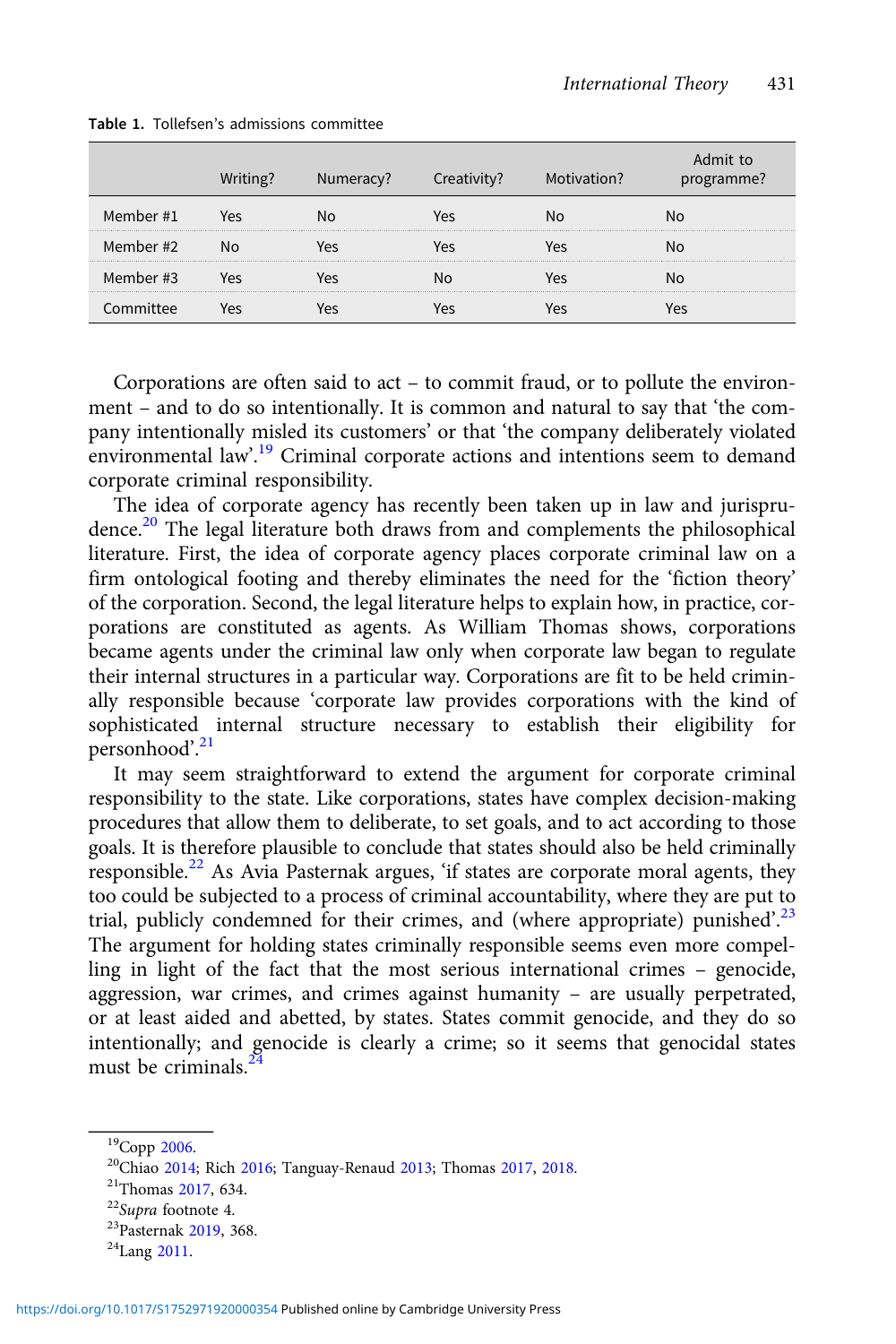#### The agency problem

Extending corporate criminal responsibility to the state is not as simple as it sounds. Even if states *can be* corporate agents, there is no guarantee that any *par*ticular state will meet the conditions for corporate agency. It turns out that many of the states that commit criminal actions are not 'fit to stand trial' in the first place. The Agency Problem places limits on the kinds of states that can be held criminally responsible and on the kinds of measures that can be used to punish states.

Before turning to the ways in which some states fail to meet the conditions for corporate agency, it is helpful to turn back to corporations. As Thomas shows, developments in corporate law made corporate criminal responsibility possible.

The expanded availability of the corporate form, the relaxing of corporatepurpose requirements, and the general liberalization of corporate law during and immediately following the 19<sup>th</sup> century enabled the creation and proliferation of corporate persons sophisticated enough to be eligible for legal personhood under criminal law, and specifically to satisfy criminal law's mens rea requirement.<sup>25</sup>

Corporations do not meet the conditions for agency spontaneously. Instead, 'corporate law plays a crucial role in making possible corporate-criminal liability by designing corporations to be the kind of things that can qualify as persons'.<sup>26</sup> In particular, corporate law imposes a decision-making structure that is conducive to the formation of a unified and (more or less) consistent set of corporate attitudes and intentions – like the admissions committee in the previous section. Obviously, not all corporations are genuine agents; shell companies are merely pseudo-agents. But most corporations do meet the conditions for agency, and this is primarily because corporate law ensures that they function as agents.

However, there is no 'international corporate law' that regulates the internal structures of states. There is consequently no guarantee that states will meet the conditions for corporate agency.

In order to determine which states do or do not meet the conditions, it is first necessary to determine what is meant by 'the state'. Proponents of the idea that the state is a corporate agent all agree that the state is a particular kind of organization or institution: a group of human beings who act together according to a common decision-making procedure.<sup>27</sup> There obviously cannot be a state without members or without decision-making rules. The main difficulty is how to determine the state's membership. Holly Lawford-Smith distinguishes two models of the state.<sup>28</sup> The 'citizen-exclusive' state includes only government officials (from presidents to low-level bureaucrats), whereas the 'citizen-inclusive' state includes both government officials and the voting public. One well known citizen-exclusive account comes from David Easton, who argues that the state is 'no more than a substitute

<sup>&</sup>lt;sup>25</sup>Thomas [2018,](#page-23-0) 514.<br><sup>26</sup>Thomas [2017,](#page-23-0) 636.<br><sup>27</sup>Erskine [2001;](#page-21-0) Goodin [1995](#page-21-0); ILC 2001; Lang [2007;](#page-22-0) Stilz [2011.](#page-23-0)<br><sup>28</sup>Lawford-Smith [2019.](#page-22-0)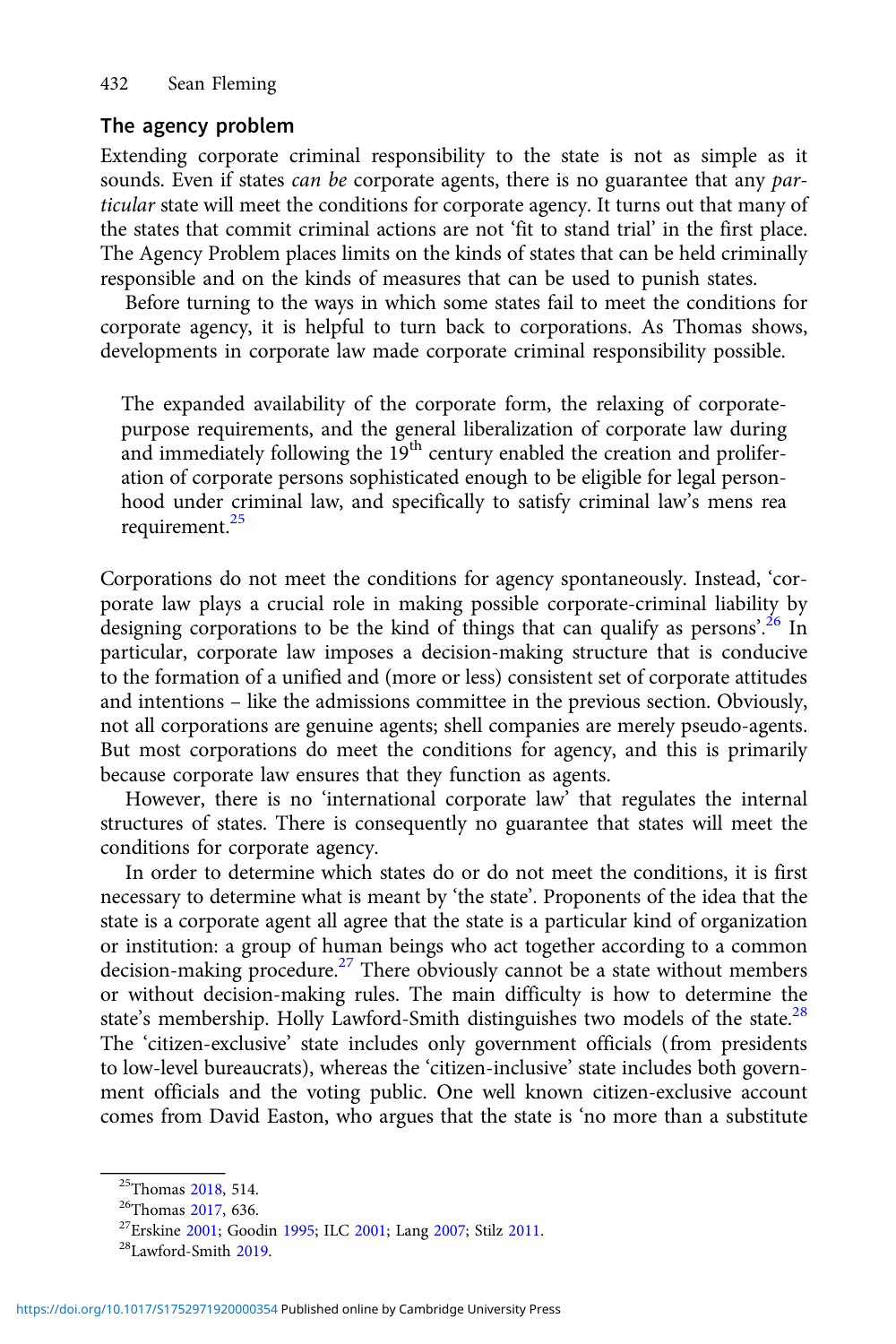term for the political authorities'.<sup>29</sup> Theorists of corporate agency, and political theorists more generally, tend to employ citizen-inclusive accounts of the state. For instance, Toni Erskine argues that 'the membership of the state – in the form of its citizens - is not determinate'.<sup>30</sup> I argue, first, that many actual states fail to meet the conditions for corporate agency on either model; and second (following Lawford-Smith), that the states that do meet the conditions for corporate agency do so only on the citizen-exclusive model.

Failed states fail to meet the conditions for corporate agency on either model. What makes them 'failed' is that their decision-making procedures are too weak or chaotic to produce a relatively coherent set of corporate intentions. In Peter French's terms, they are more like 'aggregates' than 'conglomerates'.<sup>31</sup> In addition, as Erskine argues, there are many 'quasi-states' that lack the freedom or independence to fully exercise their moral agency.<sup>32</sup> Although a quasi-state may have a centralized decision-making procedure, its responsibility for its decisions is mitigated to the extent that these decisions are determined by other states or by outside forces.

Dictatorships also fail to meet the conditions for corporate agency on either model. As it turns out, many proponents of state crime would agree. Anthony Lang argues that 'when a dictatorial regime commits a crime, it makes more sense to attribute that crime to the head of state, in that the policy results from his individual intention'.<sup>33</sup> Similarly, Pettit argues that a dictatorship ought to be treated 'not as a group agent that operates via an authorized individual, but as an individual agent whose reach and power is extended and amplified by the members of the authorizing group'.<sup>34</sup>

The crucial but unstated premise here is that the agent in relation to an action is the source of the corresponding intention. For instance, I am the agent in relation to writing this paper because I am the source of the intention to write it. As Lawford-Smith points out, it would be a mistake to treat a whole group as an agent simply because there is a source of intentionality somewhere within the group.<sup>35</sup> This is easiest to see in a small-scale example. Suppose that there are four people rowing down a river in a boat. If the rowers come to a fork in the river, and they decide together to take the right fork, then the group of four is the source of the intention to take the right fork. They would all be to blame if the right fork led them over a waterfall. But if one rower forces the boat to the right, or coerces the others into going right instead of left, then he is the source of the intention to take the right fork. He would therefore be solely to blame if taking the right fork led to disaster. The fact that the other three remain in the boat, and that they continue to row, does not make the decision to take the right fork 'theirs'. In short, the locus of agency in a group – and hence the appropriate target

<sup>&</sup>lt;sup>29</sup>Easton [1981,](#page-21-0) 316.<br><sup>30</sup>Erskine [2001](#page-21-0), 74. See also Goodin [1995;](#page-21-0) Pasternak [2011](#page-22-0); Stilz [2011.](#page-23-0)<br><sup>31</sup>French [1984](#page-21-0), 29–48<br><sup>32</sup>Erskine 2001.<br><sup>33</sup>Lang [2007,](#page-22-0) 245.<br><sup>34</sup>Pettit [2014](#page-23-0), 1649.<br><sup>35</sup>Lawford-Smith [2019](#page-22-0), 32, 82.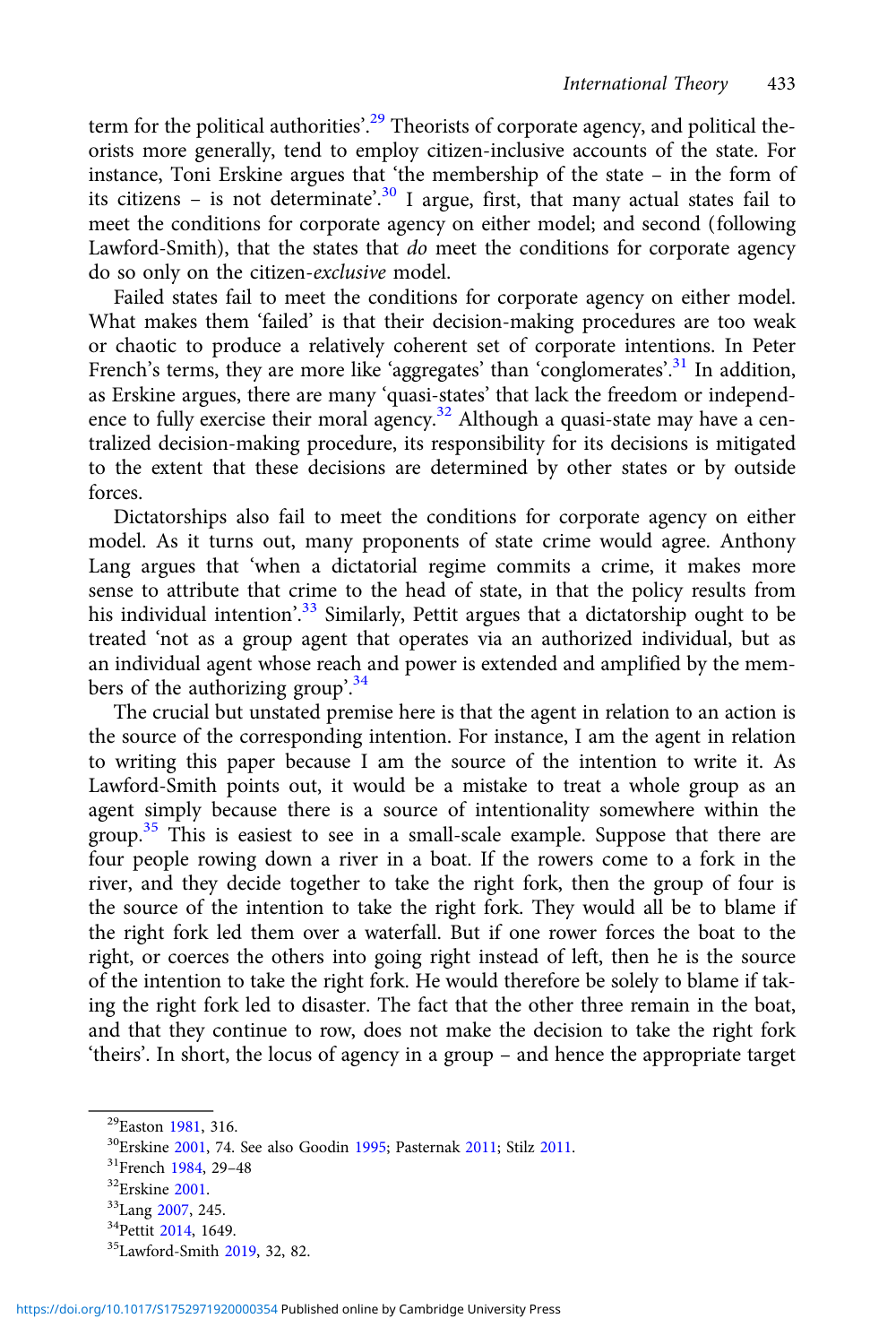for criminal responsibility – is the source of the intentionality that animates the group's actions.

According to Pettit's and Lang's logic, then, a dictatorship is analogous to the boat that is steered by a single rower. The source of the state's intentionality, and hence the appropriate target for criminal responsibility, is the dictator qua individual.<sup>36</sup> The citizen-inclusive state is not a corporate agent, because citizens in a dictatorship are just 'passengers' on the ship of state. The citizen-exclusive state is not a corporate agent either, because public officials are primarily instruments of the dictator. Although police officers, soldiers, and civil servants execute the actions of the dictatorship, they are not the source of its intentions; they 'row' but do not 'steer'. (As I explain shortly, matters are different in bureaucratic-authoritarian states, including those that are superficially dictatorial.) Dictatorships can thus be understood as pseudo-corporate agents, or individual agents pretending to be corporate agents.

The case of oligarchies is more complicated and varied. Scholars of authoritarianism distinguish 'simple military authoritarian regimes', which are run from the top by a small junta, 'from bureaucratic authoritarian regimes', which are run by 'a powerful group of technocrats' in conjunction with a larger bureaucracy.<sup>37</sup> In neither type of oligarchy is the citizen-inclusive state an agent, for the obvious reason that the decision-making procedure does not include citizens. Citizens in either kind of oligarchy, like citizens in a dictatorship, are 'passengers' on the ship of state. But whether the citizen-exclusive state counts as a corporate agent depends on the kind of oligarchy.

In a 'simple' oligarchy, the source of intentionality is the junta rather than the citizen-exclusive state as a whole. Soldiers and officials in this kind of state are largely instruments of the junta. To adapt Pettit's phrasing: we could think of a military state not as a group agent that operates via a junta, but as a junta whose reach and power is extended and amplified by government officials and the military. Or to adapt Lang's phrasing: when a military state commits a crime, it makes more sense to attribute that crime to the junta, in that the policy results from its intention (as opposed to the intention of the whole citizen-exclusive state). Again, the fact that there is intentionality somewhere within the state does not make the whole state an agent. The appropriate target for criminal responsibility is the source of intentionality, or the locus of the relevant mens rea. So if the source of intentionality behind 'the state's' decisions is a small subgroup, such as a junta, then criminal responsibility should be assigned to that subgroup.<sup>38</sup>

In a 'bureaucratic-authoritarian' state, the source of intentionality does seem to be the citizen-exclusive state. The fact that a state is hierarchically structured does not necessarily mean that intentionality arises solely from the top of the hierarchy.

<sup>&</sup>lt;sup>36</sup>Note that holding the dictator criminally responsible for the 'the state's' actions does not preclude holding other individuals criminally responsible for their contributions. Lawford-Smith [2019](#page-22-0), 4: 'culpability will usually rest with the dictator alone – although others may yet be complicit in what he or she does'.  $\frac{37}{9}$ Gasiorowski [2006](#page-21-0), 110; see also Linz [2000.](#page-22-0) There are plenty of boundary cases between the two types of

oligarchy, and between oligarchy and dictatorship. It will sometimes be unclear how a particular state should be categorized, and hence whether it is fit to be held criminally responsible.<br><sup>38</sup>This sort of responsibility does have a legal precedent. The Nuremberg Charter allowed 'groups' or

<sup>&#</sup>x27;organizations' within the state to be criminalized. The Cabinet of the Nazi Government, the SS, and the Gestapo were all declared to be criminal. Jørgensen [2000](#page-22-0), 59–71.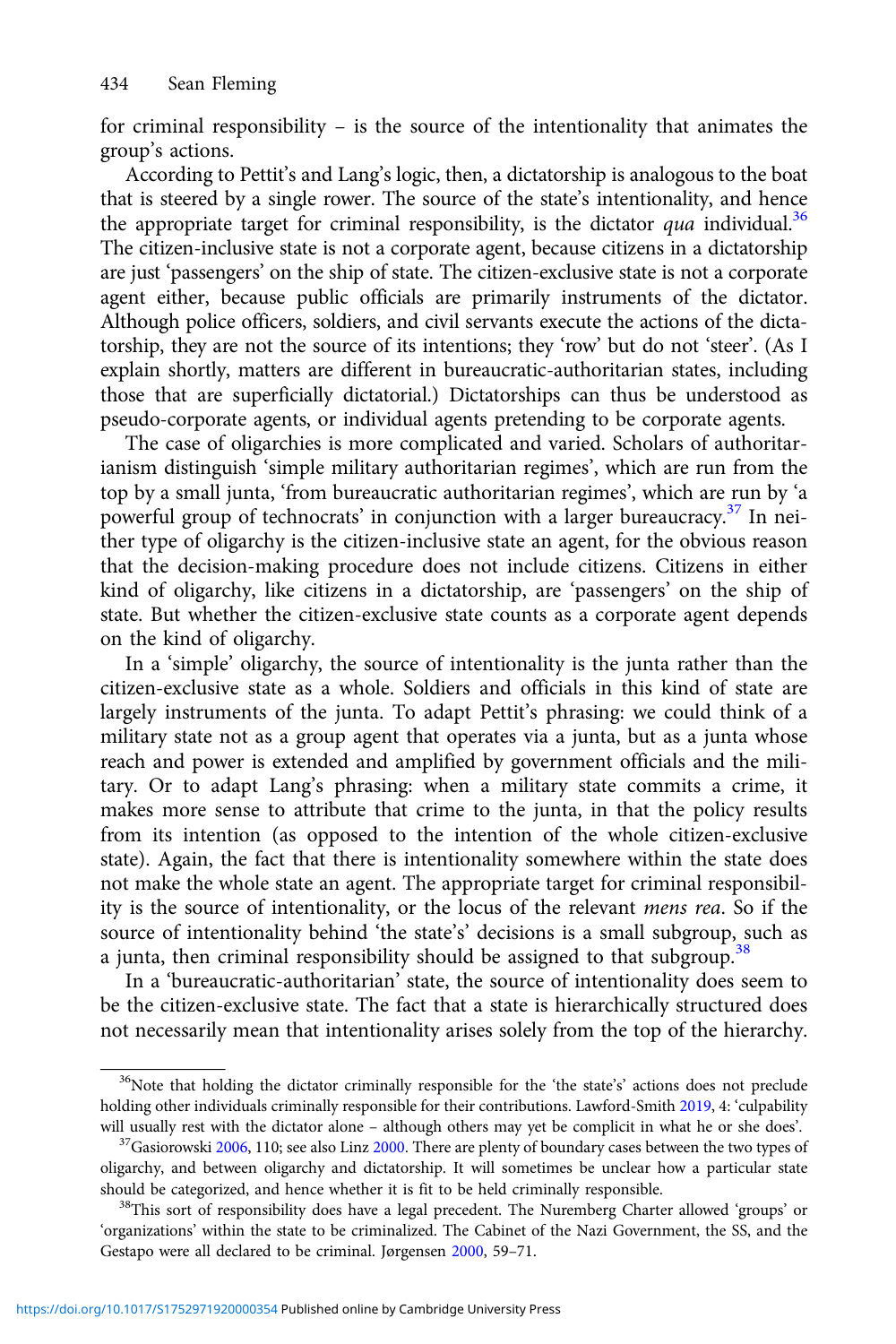It would be a mistake to assume that the technocratic elite is the only corporate agent or that the bureaucracy is only an instrument of the technocrats. Insofar as the bureaucracy contributes to the formation (rather than merely the execution) of corporate intentions, it is also part of the relevant corporate agent. The source of intentionality in a bureaucratic-authoritarian state will typically be a complex of individuals and organizations that is roughly coextensive with the citizen-exclusive state. In some oligarchies, then, the citizen-exclusive state is a corporate agent.<sup>39</sup>

A fortiori, in democracies, the citizen-exclusive state is a corporate agent. The legislature, executive, courts, and civil service are all corporate agents in their own right, but their actions are coordinated in such a way that they can act together as a single agent.<sup>40</sup> The crucial question is whether the citizen-inclusive state counts as a corporate agent in a democracy. Many theorists of corporate agency seem to think so. Lang argues that '[i]f a state is democratic and initiates a policy that leads to a crime, it makes more sense to attribute that crime to the [citizen-inclusive] state qua agent'.<sup>41</sup> Anna Stilz argues that if citizens democratically authorize the state, then they are members of the state  $qua$  corporate agent and should therefore share liability for its actions.<sup>42</sup> Democracy seems to make the whole 'people' the source of intentionality, and hence the appropriate target for criminal responsibility.

However, Lawford-Smith has recently challenged the longstanding assumption that the democratic 'state-as-a-whole' is a corporate agent. Although the citizenry as a whole is capable of occasional 'joint action' – namely, voting – this is not sufficient for corporate agency.

From the fact that there is coordinating infrastructure for voters to do one thing together, namely vote (elect a government every 3 years or so), it does not follow that there is coordinating infrastructure for them to act together in general.<sup>43</sup>

Voting does not make the citizenry as a whole the source of intentionality behind the state's actions; voting is merely a way to 'contract agency out to a subgroup, namely government [i.e. the citizen-exclusive state]'.<sup>44</sup> In terms of agency, then, a democratic state is more similar to a bureaucratic-authoritarian state than it first appears. The corporate agent in each case is the citizen-exclusive state.

So far, I have argued that failed states, dictatorships, and simple oligarchies do not count as corporate agents on either model of the state, and that

<sup>&</sup>lt;sup>39</sup>There is an interesting question about whether corporations in their current form are like private oligarchies. If this is the case, then the 'employee-exclusive' or 'shareholder-exclusive' corporation might be the relevant agent in cases of corporate crime. Or it might be that the board of directors, not the corporation, is the relevant agent.<br>  $^{40}$ Lawford-Smith [2019](#page-22-0), 81.<br>  $^{41}$ Lang [2007,](#page-22-0) 245.<br>  $^{42}$ Stilz [2011.](#page-23-0)<br>  $^{43}$ Lawford-Smith 2019, 46. Cf. Pasternak [2020.](#page-22-0)<br>  $^{44}$ Lawford-Smith 2019, 46. Cf. Pasternak 2020.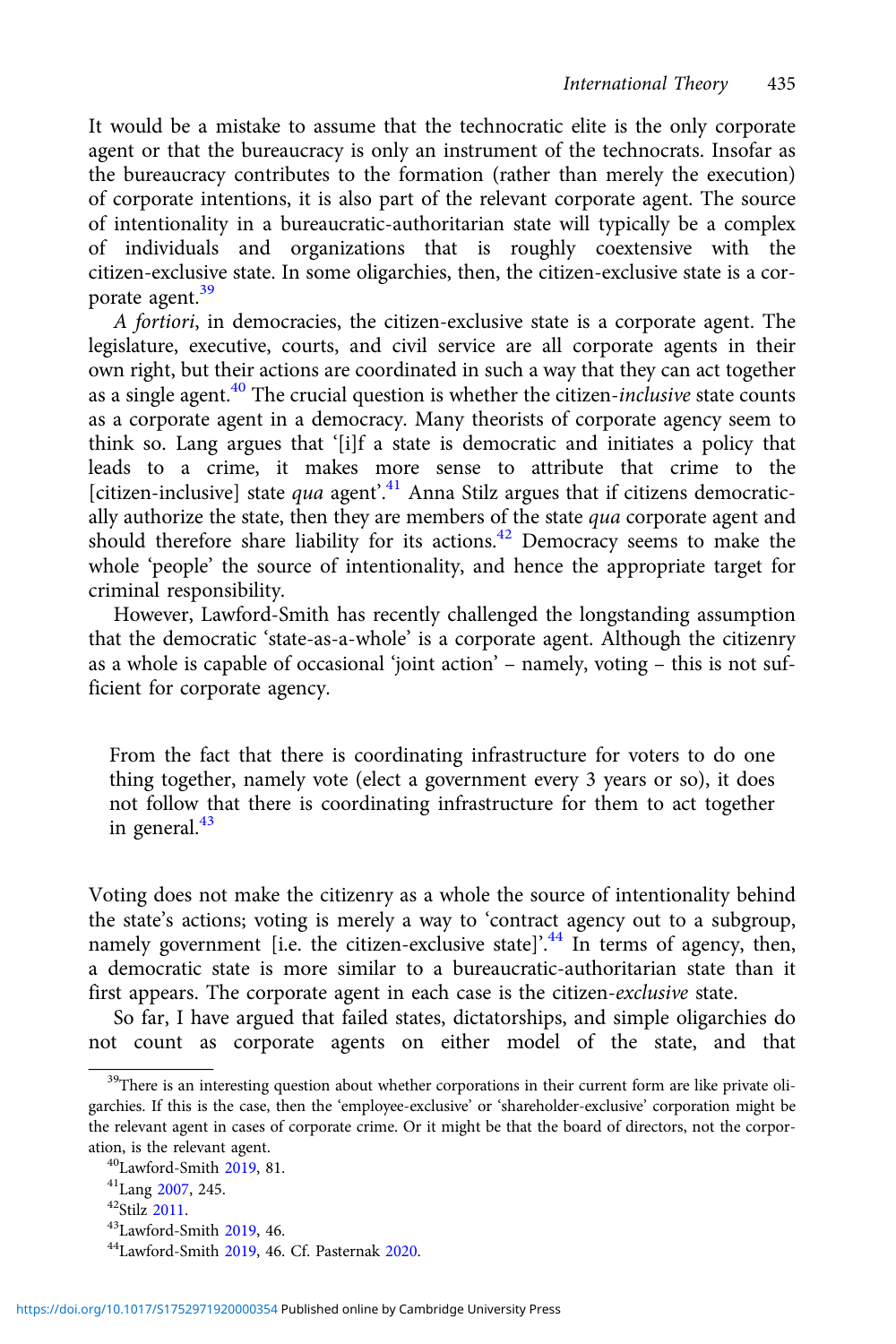bureaucratic-authoritarian and democratic states count as corporate agents only on the citizen-exclusive model. Two important implications follow.

First, many states are not fit to be held criminally responsible. Failed states cannot form mens rea at all, and the mens rea behind the actions of dictatorships and simple oligarchies are really the intentions of individuals or small subgroups within the state. Only bureaucratic-authoritarian and democratic states can satisfy the mens rea condition for criminal responsibility, and then only on the citizen-exclusive model.

The fact that some states are not fit to be held criminally responsible does not undermine the argument for state crime, any more than the fact that some human beings are not fit to be held criminally responsible undermines domestic criminal law. But the Agency Problem does significantly restrict the scope of state crime, because atrocities are often committed by states that fail to meet the conditions for corporate agency. Many of the worst crimes have been committed by dictatorships: Germany under Hitler, Rwanda under Sindikubwabo, Cambodia under Pol Pot, Iraq under Hussein, Liberia under Taylor – the list could be expanded ad nauseum. It is true, of course, that democracies also commit crimes. As Stilz argues, the United States and the United Kingdom are guilty of waging an aggressive war against Iraq in 2003.<sup>45</sup> But if dictatorships are not fit to be held criminally responsible, then the scope of state crime is fairly narrow. And if, as I have argued, simple oligarchies are also unfit, then the scope of state crime is even narrower.

The second important implication of the argument so far is that only the citizen-exclusive state can legitimately be punished. There are many ways of trying to punish a state, including war, economic sanctions, dissolution, forced reform, fines, and 'naming and shaming'.<sup>46</sup> The problem is that many of these measures will inevitably inflict suffering on the citizens of the target state. Since only citizen-exclusive states meet the conditions for corporate agency, states should be punished only in citizen-exclusive ways.

The suffering inflicted on citizens that results from punishing their states could be considered collateral damage or 'overspill' rather than punishment per se.<sup>47</sup> However, as Bill Wringe argues, the suffering inflicted on citizens often does amount to punishment. According to his expressive theory, punishment is (1) harsh treatment (2) in response to wrongdoing (3) to express societal condemnation.<sup>48</sup> War or sanctions against a state inevitably impose harsh treatment on its citizens. So if war or sanctions are undertaken to condemn wrongdoing, then the harsh treatment imposed on citizens is implicitly punitive, since it meets the three essential conditions for punishment.<sup>49</sup> Similarly, though less obviously, coercive reform or dissolution of a state would often constitute punishment of its citizens. It is true, as Rousseau said, that 'it is possible to kill the State without killing a

<sup>&</sup>lt;sup>45</sup>Stilz [2011](#page-23-0), 205.<br><sup>46</sup>On the range of punitive measures that could be used against states, see Erskine [2010](#page-21-0), 262; Lang [2008,](#page-22-0) chaps. 4 and 5; Lawford-Smith [2019](#page-22-0), 144; Vernon [2011,](#page-23-0) 304–05; Wringe [2016](#page-23-0), chap. 8.<br>
<sup>47</sup>Erskine [2010.](#page-21-0)<br>
<sup>48</sup>Wringe [2016,](#page-23-0) especially chaps. 2–4.<br>
<sup>49</sup>Wringe 2016, 162–73. See also Luban [2011b,](#page-22-0) 326–27.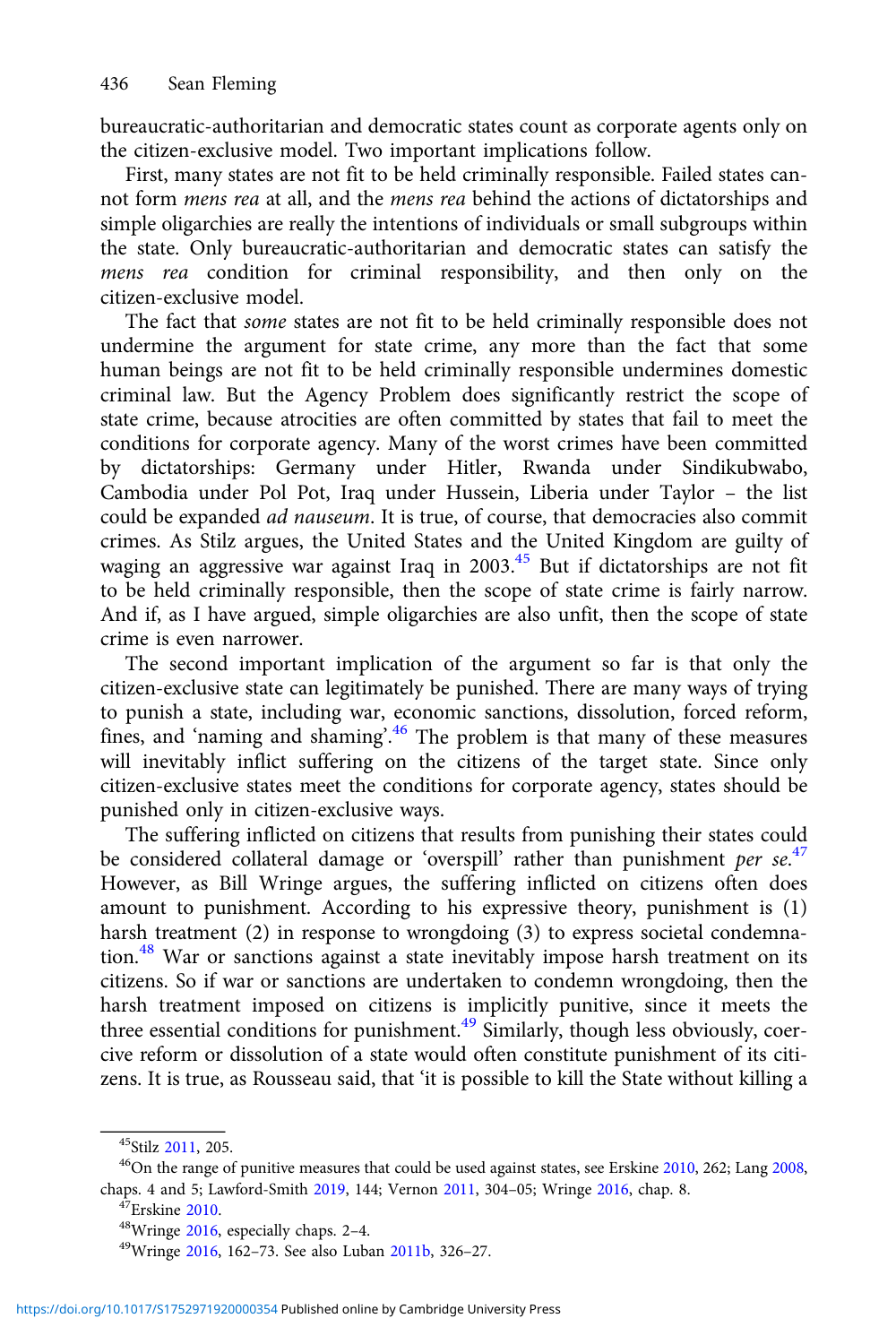single one of its members'.<sup>50</sup> But to coercively dissolve or reform a state would be to deny self-determination to its citizens, which would surely count as harsh treatment. Likewise, and more obviously, large fines against a state would inevitably inflict harsh treatment, and hence punishment, on its citizens. These measures would entail punishment of citizens not just according to Wringe's expressive theory, but according to any theory that takes harsh treatment in response to wrongdoing to be constitutive of punishment.<sup>51</sup>

Here lies the central problem: only the citizen-exclusive state can be held criminally responsible, since only the citizen-exclusive state is a corporate agent, but many punitive measures against states are inevitably citizen-inclusive.

The range of citizen-exclusive ways of punishing the state is limited. Wringe suggests that the most promising method of punishing a state is to impose 'status measures', which downgrade the target state's status in the 'international community' or restrict some of the target state's rights and privileges.<sup>52</sup> Cultural boycotts and suspensions of membership in international organizations are paradigmatic status measures. Wringe argues that 'status measures need not necessarily involve harsh treatment of the citizens of a state', though he does acknowledge that 'they will often involve actions which harm the interests of the citizens of a state against which they are taken'. Fines against a state could also be citizen-exclusive, provided that they are relatively small. For instance, a fine of \$10 million against the United States would be so small relative to the size of the federal budget that the effect on any individual citizen would be negligible.<sup>53</sup> 'Smart sanctions' against state officials are another way of punishing the citizen-exclusive state. There may well be other ways. The important point here is that if only the citizen-exclusive state counts as a corporate agent, then several major options for punishing the state are ruled out: war, economic sanctions, and large fines. The Agency Problem thus limits both the kinds of states that can be held criminally responsible and the kinds of measures that can be used to punish states.

There is one formidable response to the Agency Problem. Even if agency is a conceptual precondition for criminal responsibility, it might also be the case that criminal responsibility helps to bring agents into being. As Lang argues, 'punitive practices not only punish agents[;] they construct agents … punishment creates norms, but it also creates the very agents who can be held responsible for such violations'.<sup>54</sup> It is possible that the agent-constituting function, which is served by corporate law in the domestic realm, could be served by punishment in the international realm. Christian List and Philip Pettit argue that holding a deficient agent or non-agent responsible can 'responsibilize' it, or transform it into an agent that is fit to be held responsible. Although young children are not full moral agents, holding them responsible despite their lack of moral agency helps them to develop into full moral agents. Similarly, although a dictator might actually be the culpable agent, holding the whole state responsible for his crimes might give

<sup>&</sup>lt;sup>50</sup>Rousseau [1997,](#page-23-0) 47.<br><sup>51</sup>E.g., Lang [2008,](#page-22-0) 11.<br><sup>52</sup>Wringe [2016](#page-23-0), 166–70. See also Vernon [2011](#page-23-0), 304–05.<br><sup>53</sup>Fleming forthcoming, chap. 5; Crawford and Watkins [2010,](#page-21-0) 293–95.<br><sup>54</sup>Lang 2008, 134.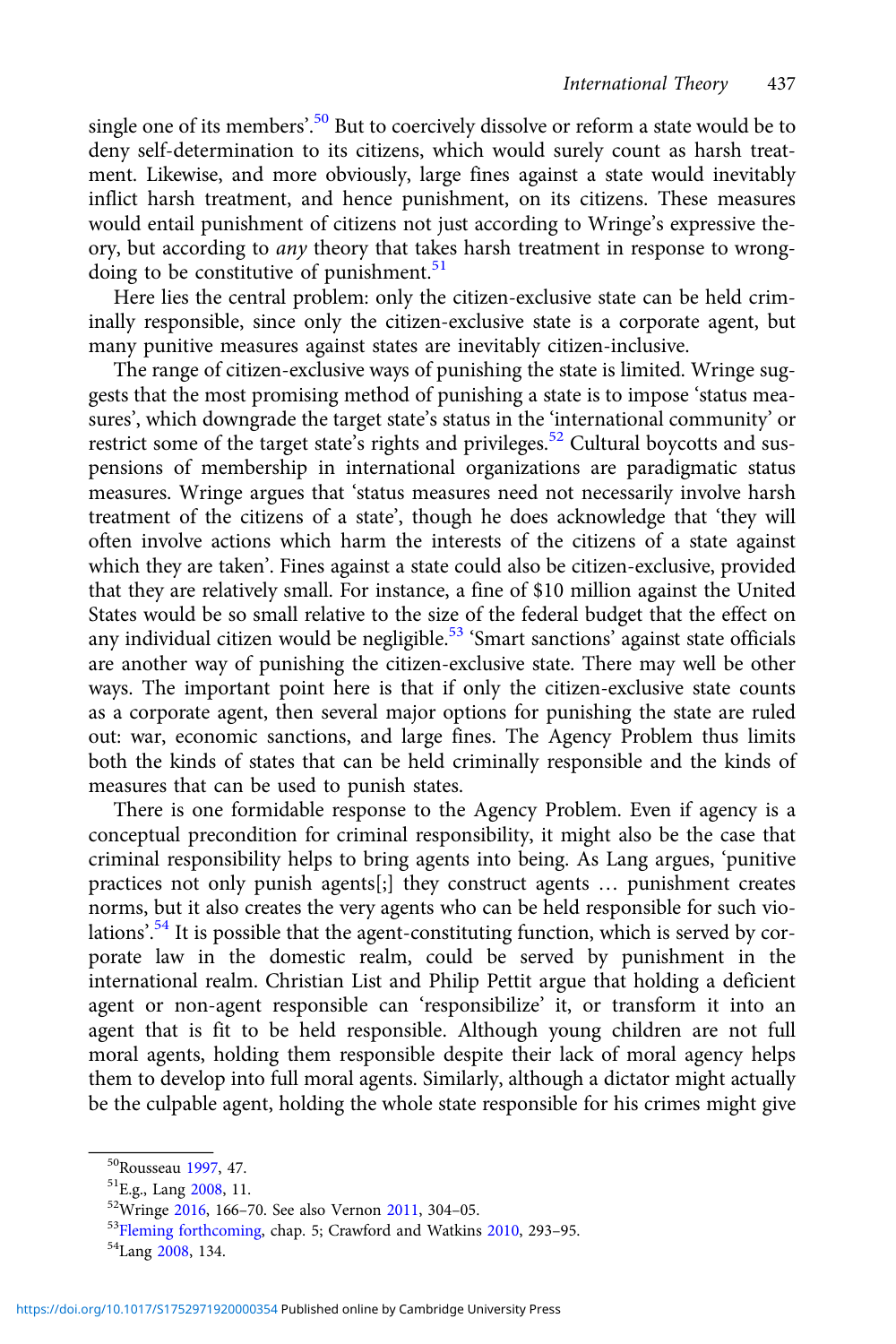citizens an incentive to refashion the state into a genuine corporate agent.<sup>55</sup> The solution to the Agency Problem could thus be to turn the problem on its head. The way to transform a deficient state into a well-constituted agent might be to punish the state despite its lack of agency.

It is true that holding a deficient state responsible can sometimes have a developmental effect. For instance, public debt helped to transform the United States from a loose confederation into a federal union. Although the United States at first failed to function as a competent agent, since the individual states were unable to act together to service the national debt, the fact that the United States had debt that needed to be serviced became a reason to develop a more centralized decisionmaking structure. As Alexander Hamilton famously argued, 'the jurisdiction of the Union, in respect to revenue, must necessarily be empowered to extend … for the payment of the national debts contracted'.<sup>56</sup> In List and Pettit's terms, the debt helped to 'responsibilize' the nascent United States.

However, it is far from clear that *punishment* is an effective way of responsibilizing states. The literature on economic sanctions casts doubt on the idea that punishing states would have an agency-developing effect. First of all, economic sanctions are not very effective in general, even for inducing modest changes in policy in the target state. At best, sanctions achieve their stated objectives about one-third of the time; at worst, they rarely achieve their stated objectives.<sup>57</sup> Second, sanctions are even less effective at inducing regime change and, in some cases, actually help the target regimes to consolidate power.<sup>58</sup> Third, 'sanctions are less likely to succeed against a nondemocratic target than against a democratic target'.<sup>59</sup> Deficient corporate agents are thus the least likely to respond to sanctions. Even if debts and treaty obligations tend to have an agency-developing effect, as in the early United States, it is doubtful that sanctions have this effect.

Of course, there are other ways in which states could be punished: fines, war, occupation, forced reform, dissolution, or status measures. The fact that sanctions are not effective means of responsibilizing states does not necessarily mean that other punitive measures would also be ineffective. As it stands, there is insufficient evidence, but the literature on corporate punishment does not bode well either: 'corporate criminal punishment has roundly failed', even at the comparatively modest task of deterring misconduct.<sup>60</sup> Until there is some evidence that punishing states would have an agency-developing effect, the Agency Problem remains. Since there is no 'international corporate law' that regulates the internal structures of states, many states fail to meet the conditions for corporate agency, and hence

<sup>&</sup>lt;sup>55</sup>List and Pettit [2011,](#page-22-0) 167–69.<br><sup>56</sup>Hamilton [2003,](#page-21-0) 137. See also Wright [2008,](#page-23-0) chaps. 3 and 4.<br><sup>57</sup>Hufbauer et al. [2007](#page-21-0); cf. Pape [1997](#page-22-0), [1998.](#page-22-0)<br><sup>58</sup>Lindsay [1986.](#page-22-0) Marinov [2005](#page-22-0) finds that sanctions tend to produce more frequ but this does not necessarily imply that sanctions produce more frequent regime changes. He also finds that the destabilizing effect of sanctions is much stronger in democracies.<br><sup>59</sup>Lektzian and Souva [2007](#page-22-0), 848. See also Allen [2005,](#page-20-0) [2008](#page-20-0); Nossal [1999.](#page-22-0)<br><sup>60</sup>Thomas [2017](#page-23-0), 603. In particular, financial penalties do not tend to

ring misconduct or of encouraging institutional reform. Instead, these penalties either impose unjustified costs on innocent employees and shareholders (if the penalty is severe) or fail to do much at all (if the penalty is relatively mild). Coffee [1981](#page-21-0).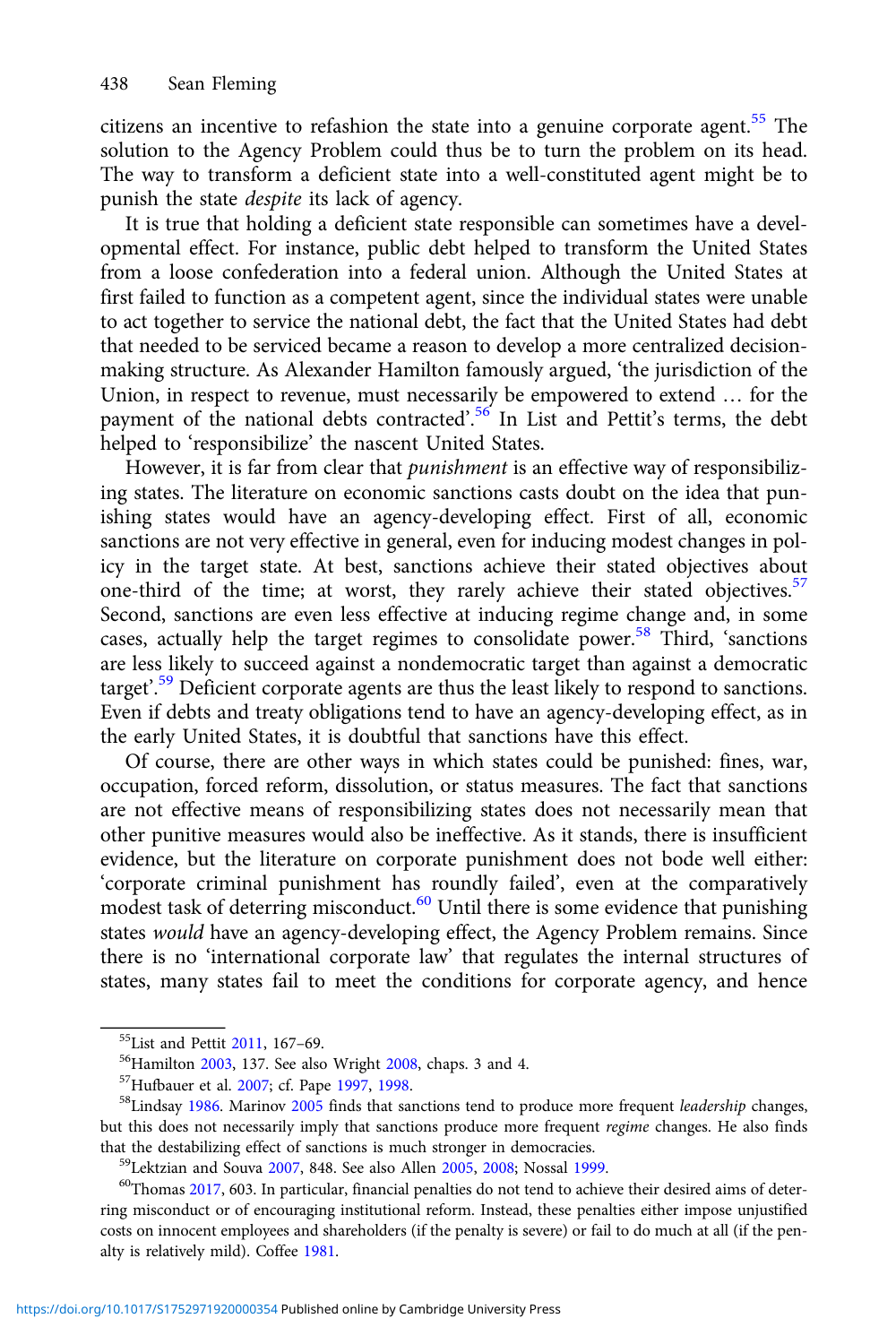for criminal responsibility. The states that do meet the conditions are only citizen-exclusive agents, and therefore can legitimately be punished only in citizen-exclusive ways.

#### The temporal problem

How far back should the crimes of states be prosecuted? In the case of individual crimes, the human lifespan marks the outer limit: criminal responsibility dies with the criminal. But the Temporal Problem is far more troublesome for state crimes, because states have indefinite lifespans. In this section, I show that it is difficult to justify a time-limit on the prosecution and punishment of states. The argument for state crime paves the way for forms of 'historical punishment' that most of its proponents would be unwilling to accept.

There is no statute of limitations on the most serious international crimes, such as genocide and crimes against humanity. The principle that these crimes are 'imprescriptible', or not subject to time-limits, is well-established in international law and in many domestic legal systems.<sup>61</sup> Individual moral agents can be punished for these crimes as long as they live. Former Nazis, and even guards at concentration camps, continue to be punished for what they did 75 years ago. If states are moral agents, which they must be if they are to be held criminally responsible at all, then justice seems to demand that they be punished for atrocities that they committed when they were 'young'. For instance, the United States should be punished for slavery. Although it has undergone many changes in population, territory, and government, it is still the same agent: 'The young US with five million and the present US with [327 million] of inhabitants is, of course, the identical state in law<sup>562</sup> Corporate agents persist despite changes in their constituents, just as human agents persist despite changes in their cells.<sup>63</sup>

Bare consistency would require that the United States be punished for slavery. Since the United States celebrates its past achievements, such as its victory in the War of Independence, then the United States should own up to its past crimes. It would be inconsistent for the state to take credit for its achievements without taking responsibility for its wrongdoing. And if states are subject to criminal responsibility, then the United States does not just owe reparations for slavery; it ought to be punished for slavery. The mere passage of time surely cannot wash away the crimes of slavery, colonialism, or genocide.

Few proponents of state crime would be willing to accept the implication that states should be punished for historical crimes. Even the most ardent proponents of historical reparations would probably balk at the idea of historical punishment. Perhaps this is because historical punishment looks like punishment of the innocent, or guilt by association. As I explained in the previous section, it is difficult to punish a state without effectively punishing its citizens, many of whom are innocent.<sup>64</sup> The risk of punishing the innocent would be far greater in cases of historical

<sup>&</sup>lt;sup>61</sup>Van den Wyngaert and Dugard [2002;](#page-23-0) UN [2002,](#page-23-0) Article 29.<br><sup>62</sup>Kunz [1955](#page-22-0), 71. See Crawford [2007,](#page-21-0) 673–80 for a more recent analysis of state identity in law. <sup>63</sup>Erskine [2001](#page-21-0), 74; Runciman [2000,](#page-23-0) 98–99. <sup>64</sup>Wringe [2016](#page-23-0), cha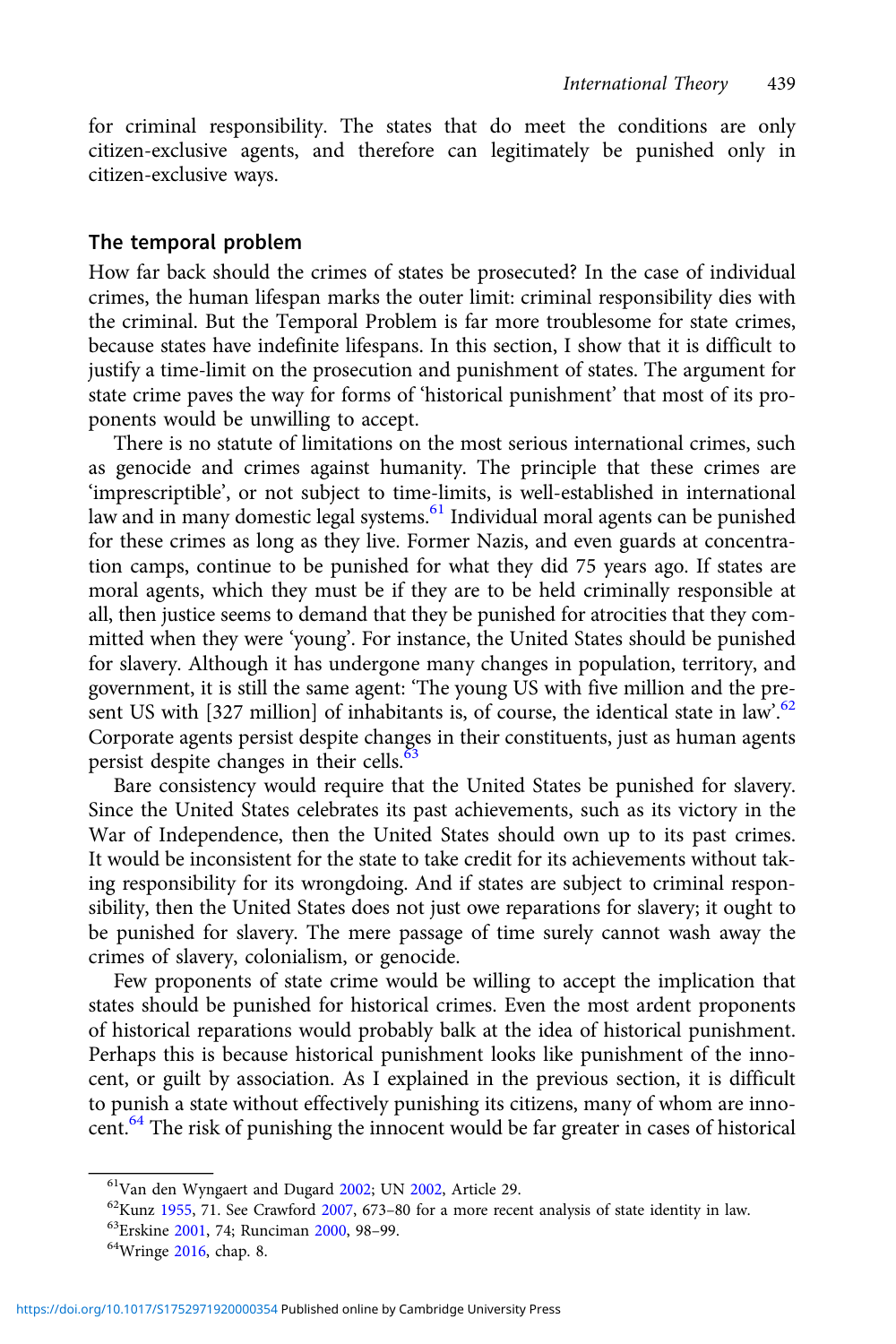crime, in which the members of the citizen-exclusive state – government officials – are as blameless as citizens. Present-day government officials could not possibly be culpable for historical crimes, for the simple reason that they were not alive when the crimes were committed. So to punish states for historical crimes, even in citizen-exclusive ways, would be to punish the innocent. Of course, citizens and government officials might inherit reparative responsibilities for historical injustices, especially if they have inherited benefits.<sup>65</sup> But inherited *culpability* would be a form of guilt by association. In any case, the fact that calls for historical reparations are common, whereas calls for historical punishment are not, suggests that there is some widespread intuition against historical punishment.

There are several ways that proponents of state crime could try to avoid the implication that states should be punished for historical crimes. First, it could be argued that historical crimes should not be punished if the character of the perpetrator state has fundamentally changed. Mihailis Diamantis argues that fundamental changes in a corporation's character can undermine the rationale for punishing it. If a criminal corporation undergoes an organizational transformation that eliminates its 'criminal essence', or the features that led it to behave criminally, then it is essentially a new corporation.<sup>66</sup> He suggests that the 'criminal essence theory' applies similarly to individuals, and that it helps to justify statutes of limitations: 'as time passes without re-offense, it becomes increasingly likely that an individual who committed a past crime has relevantly different motivations and attitudes, i.e. is a now "different person".<sup>67</sup> The same argument could be made for states. The contemporary United States might be exempt from punishment for slavery (if not from liability for reparations) because it is fundamentally different in character from the slavery-era United States. It could be argued that the Union purged its criminal essence by fighting the Civil War, or by passing the Civil Rights Act in 1964, or by implementing affirmative action.

However, some criminal essences are much more durable than others, and some may be almost impossible to purge. If a man stole a bike in his youth, but he has not stolen anything for 50 years, then it is plausible to conclude that he has shed his criminal essence. But if he had run a concentration camp in his youth, then it is far from clear that 50 years of good behaviour can erase his criminal essence. Orchestrating a genocide leaves a much more permanent mark on the character of a person than does stealing a bike. This is perhaps why Germany continues to prosecute Nazis long after the fact, and why the most serious international crimes are not subject to a statute of limitations. Similarly, slavery has left a mark on the character of the United States that is not easily erased by institutional reforms or the passage of time. As many would be quick to point out, America's 'change of heart' is easy to overstate: slavery gave way to Jim Crow laws and segregation, and the legacy of slavery lives on in the form of racism and mass incarceration.<sup>68</sup> The criminal essence theory leaves plenty of room for historical punishment, because the criminal essences of slavery and genocide are deep and long-lasting.

<sup>&</sup>lt;sup>65</sup>Butt [2006.](#page-20-0)<br><sup>66</sup>Diamantis [2019.](#page-21-0)<br><sup>67</sup>Diamantis [2019,](#page-21-0) 963.<br><sup>68</sup>Acharya, Blackwell, and Sen [2016;](#page-20-0) Alexander [2011.](#page-20-0)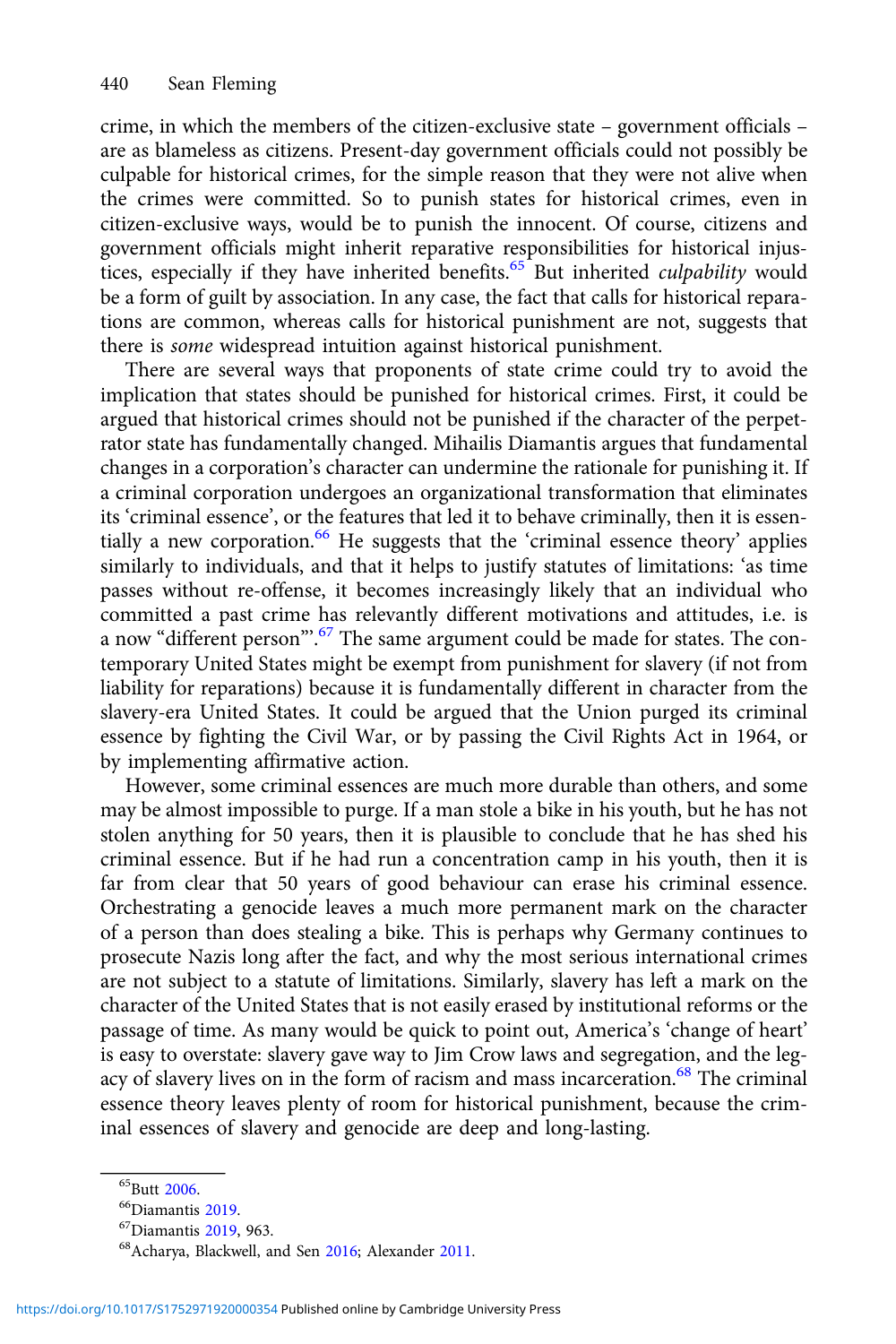The legal principle of nullum crimen, nulla poena sine lege - no crime, no penalty without a (prior) law – provides a more plausible justification for placing a time-limit on the punishment of states.<sup>69</sup> An agent cannot be punished retroactively for an act that was not a crime when it was performed. This principle is central to the rule of law and is codified in several human rights treaties.<sup>70</sup> Although enslavement is now a 'crime against humanity',<sup>71</sup> the present-day United States could claim immunity from punishment on the ground that slavery was abolished in the United States long before slavery became an international crime. The principle of nullum crimen thus seems to allow proponents of state crime to avoid the conclusion that states should be punished for historical crimes.

But the limit set by nullum crimen is weaker than it seems. An act need not be specifically prohibited by a statute or treaty in order to be criminal; the act need only be prohibited by customary international law. For instance, as Christian Tomuschat argues, the Nuremberg Tribunal's prosecution of 'crimes against humanity' did not violate nullum crimen because the actions that constituted these crimes were already illegal: 'crimes against humanity could be conceived of as an amalgamation of the core substance of criminal law to be encountered in the criminal codes of all "civilized" nations'.<sup>72</sup> Similarly, punishing states for historical crimes would not violate nullum crimen as long as the acts in question were illegal under customary law at the time they were committed. Slavery was probably illegal under customary international law even in the  $19<sup>th</sup>$  century, and, even at that time, it was often described as a 'crime against humanity'.<sup>73</sup> The rule against retroactive punishment thus does not always rule out punishing present-day states for historical crimes.

One could argue that the United States was not subject to the customary prohibition of slavery because it was a 'persistent objector' to that custom. But the persistent objector rule is controversial at best. Compiling many previous criticisms, Patrick Dumberry argues that this rule has weak judicial recognition, is unsupported by state practice, and is logically incoherent.<sup>74</sup> He also shows that the very idea of the persistent objector is fairly new: 'Although the concept of persistent objector can be traced back to more than 50 years ago, it only truly emerged as a coherent theory some 20 years ago when it was embraced by the United States'.<sup>75</sup> If the customary prohibition of slavery preceded the persistent objector rule, then it is hard to see how that rule could exempt the United States from that custom. Moreover, the persistent objector rule does not apply to peremptory norms, or jus cogens.<sup>76</sup> In any case, American slavery is only one among many examples of historical crime, most of which do not raise the issue of persistent objection. Should Turkey be punished for the Armenian Genocide? $\frac{3}{7}$  Should Italy be

<sup>&</sup>lt;sup>69</sup>See Schabas [2012](#page-23-0), chap. 2 on the role of *nullum crimen* in international criminal law.<br><sup>70</sup>E.g., ECHR [1953,](#page-21-0) Article 7; UN [1976](#page-23-0), Article 15.<br><sup>71</sup>UN [2002,](#page-23-0) Article 7.<br><sup>72</sup>Tomuschat [2006,](#page-23-0) 834.<br><sup>73</sup>Schabas 2012, 52.<br><sup>74</sup>D

Empire. Öktem [2011](#page-22-0); Dumberry [2012.](#page-21-0)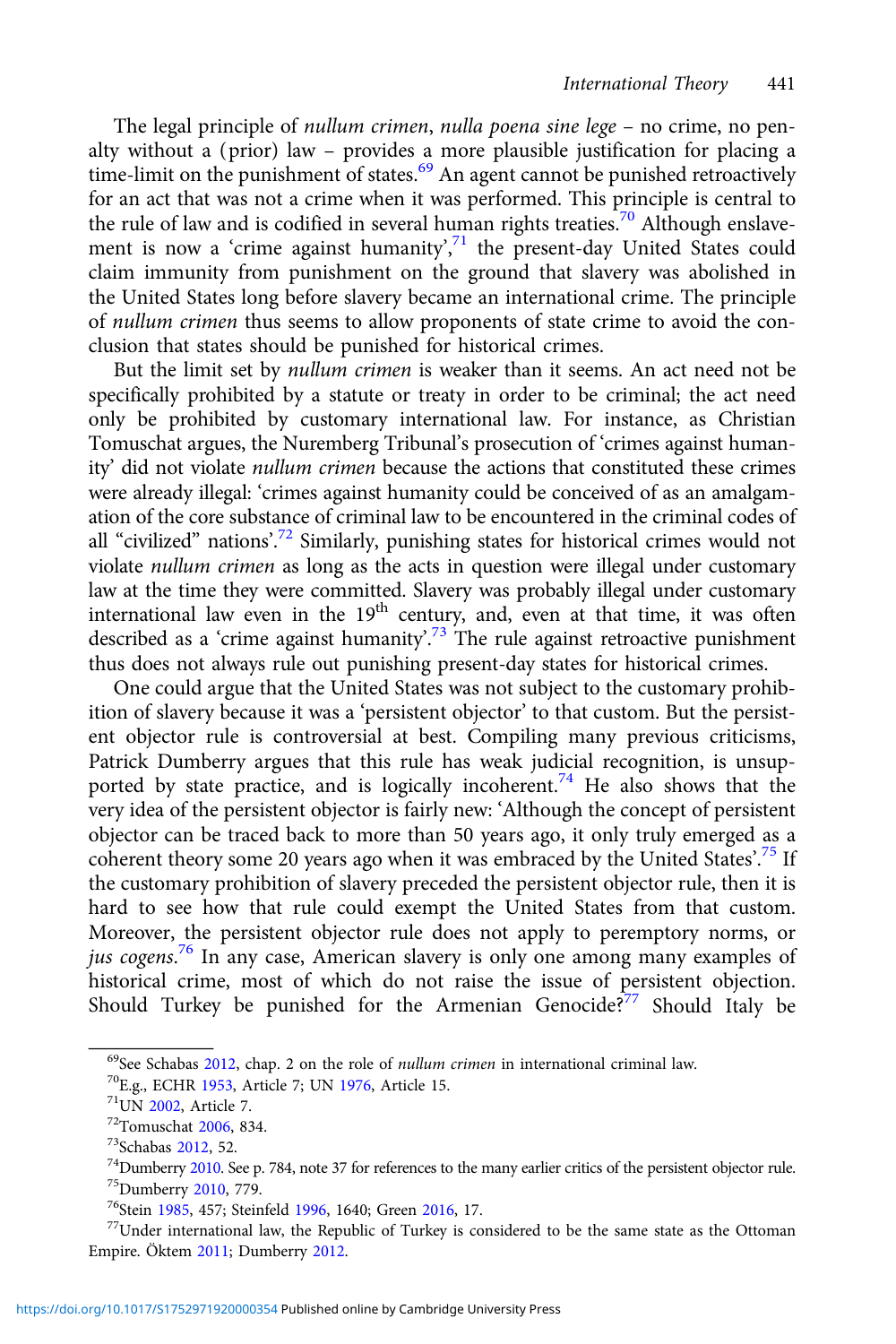punished for aggression against Ethiopia in the 1930s? Should Belgium be punished for atrocities committed in the Congo Free State?

The Temporal Problem is troublesome even for more recent state crimes. Consider the 1968 Mai Lai Massacre, in which American soldiers killed hundreds of unarmed Vietnamese civilians. The Massacre was not just an act of a few rogue soldiers; it could plausibly be described as an act of the United States.78 Should the United States still be punished for this crime? Few people would think so, even if they did think the United States should still apologize or pay reparations. But the argument for state crime leads almost inescapably to the conclusion that the United States should still be punished. The passage of a few decades surely does not absolve an agent of responsibility for war crimes. If the individual moral agents who perpetrated or orchestrated the massacre should still be punished, then it is hard to see why the relevant corporate moral agents should be granted impunity.

Proponents of state crime could deal with the Temporal Problem in one of two ways. First, they could bite the bullet and accept the implication that states should be punished for historical crimes. This would require an argument that explains why the common intuition against historical punishment is mistaken. Second, proponents of state crime could argue for a time-limit on the prosecution and punishment of states. As I have shown, this argument would not be easy to make. The obvious justifications for a time-limit, such as changes of character and nullum crimen, are not of much help. In addition, any argument for a statute of limitations on state crimes would have to be reconciled with the fact that serious international crimes committed by individuals – many of which also constitute state crimes – are not subject to a statute of limitations.

One way to blunt the force of the Temporal Problem is to admit the force of the Agency Problem. If, as I have argued, dictatorships and simple oligarchies do not meet the conditions for corporate agency, then many historical crimes are not attributable to states in the first place. Criminal responsibility for Belgium's atrocities in the Congo would have died with Leopold II (though, again, reparative responsibility might live on). The fact that there were more dictatorships and simple oligarchies in the past mitigates the Temporal Problem. But this fact also restricts the scope of state crime in the present.

#### State responsibility without criminal responsibility

So far, I have argued that holding states criminally responsible is fraught with conceptual and practical difficulties. In this section, I argue that abandoning the idea of state crime would be no great loss. All of the important functions of responsibility can be served by a reparative system of state responsibility in conjunction with criminal trials of individuals.

One formidable argument for reviving punitive conceptions of state responsibility is that their decline in the 20<sup>th</sup> century has hollowed out the moral vocabulary of international law. As Gabriella Blum argues, the moral language of punishment has been replaced by the language of 'value-neutral "prevention"'; 'what is lost by a reli-

<sup>78</sup>French [1972.](#page-21-0)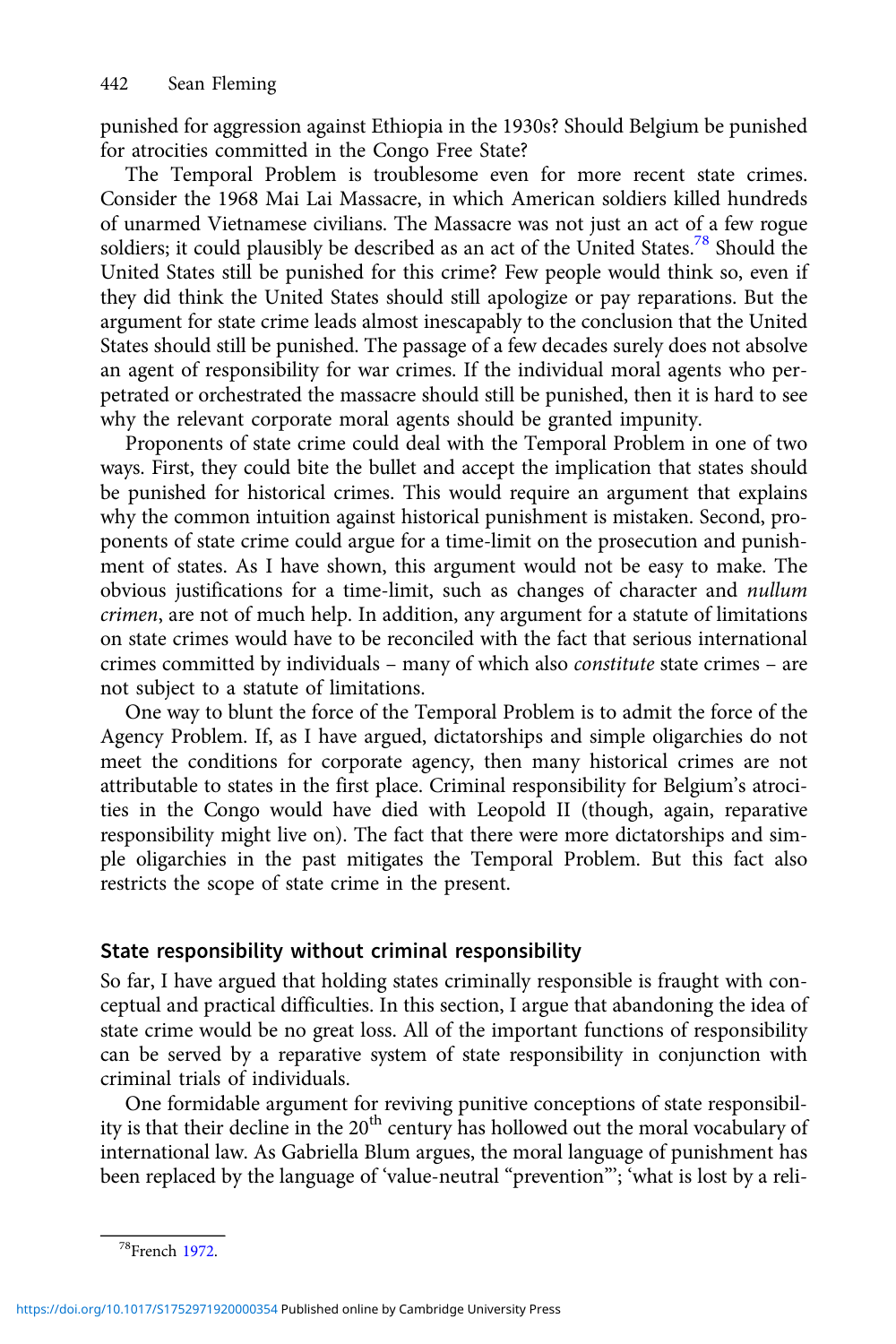ance on a preventive paradigm' is 'the moral evaluation of state conduct'.<sup>79</sup> Similarly, Lang argues that liberal internationalism has replaced 'punitive action' against states with 'strategic action'.<sup>80</sup> The result is that sanctions and interventions can no longer be justified in moral terms as means of punishing criminal states. Instead, they can be justified only in strategic terms as means of preventing or neutralizing threats.

Blum argues that the shift from punishment to prevention is not as progressive as it seems. Although 'prevention may sound like a less oppressive policy than punishment, it may in fact be far less constrained and more ruthless'.<sup>81</sup> Whereas punishment requires due process and proportionality, prevention does not. In addition, 'a punitive framework is generally more restrictive in what it allows by way of sanctions in anticipation of crimes'.<sup>82</sup> Preemptive wars are much easier to justify as 'strategic action' than as 'punitive action', since punishment is inherently backward-looking.

It is undoubtedly true that prevention can be less constrained and more ruthless than punishment. It is also true that state responsibility requires a moral vocabulary. But the choice we face is not just between the moral vocabulary of punishment and the strategic vocabulary of threat-prevention. There is an alternative moral vocabulary of reparation, which is the vocabulary that the International Law Commission's Articles on State Responsibility already uses.

## Article 31 Reparation

- (1) The responsible State is under an obligation to make full reparation for the injury caused by the internationally wrongful act.
- (2) Injury includes any damage, whether material or moral, caused by the internationally wrongful act of a State.<sup>83</sup>

Abandoning the concept of state crime does not leave international law in the moral vacuum of prevention, because state responsibility can instead be understood in reparative terms.

The literature on reparations and transitional justice identifies a broad range of possible responses to atrocity: (1) acknowledgment of wrongdoing, as in an official apology or a truth commission; (2) punishment of the perpetrators; (3) compensation of the victims; (4) lustration, or removal of officials who were complicit in the wrongdoing; (5) rehabilitation of the perpetrators; and (6) reconciliation, which usually involves some combination of the above. $84$  Each of these responses can take individualistic or corporate forms. Acknowledgment can take the form of individual apologies or of state-sanctioned recognition of the wrongdoing. Compensation can be paid by individual wrongdoers or by the state. Lustration

<sup>&</sup>lt;sup>79</sup>Blum [2013](#page-20-0), 59, 110.<br><sup>80</sup>Lang [2008,](#page-22-0) 5.<br><sup>81</sup>Blum 2013, 61.<br><sup>82</sup>Ibid. 115.<br><sup>83</sup>ILC 2001, Article 31.

<sup>&</sup>lt;sup>84</sup>The literature on these subjects is vast, but see Cohen [1995](#page-21-0) and Torpey [2006](#page-23-0) for helpful overviews. Lu [2017](#page-22-0) will probably be the definitive account for years to come.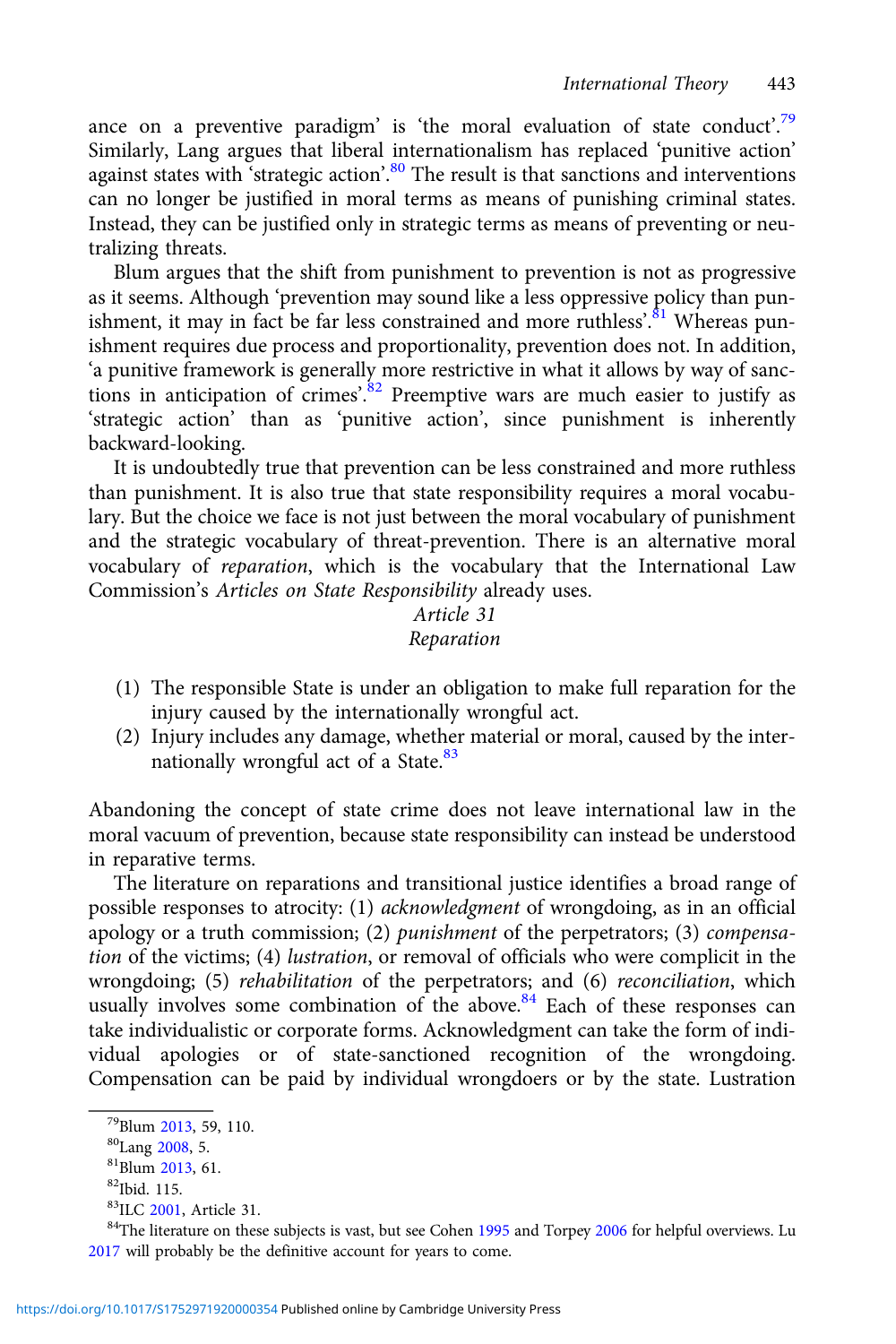can apply to particular individuals or to all members of a party or regime. Punishment can target particular individuals or the state as a whole. Rehabilitation can aim to change the attitudes of particular wrongdoers or to reform institutions. Reconciliation can aim to reconcile the victims with their neighbours or with the state itself.

This typology of responses to atrocity is rough and non-comprehensive, and the distinction between individual and corporate responses is not always so clear in practice. For my purposes, there are two important points. The first is that punishing the state is only one of many possible responses to atrocity. The second point is that, of all of these responses, punishing the state is the only one that requires the concept of state crime. Acknowledgment, compensation, lustration, rehabilitation, and reconciliation can all be justified in purely reparative terms. Abandoning state punishment would still leave a rich and varied set of options.

One could argue that some of these 'reparative' responses to atrocity are punishments in disguise. As I have previously acknowledged, reform and reparations can become implicitly punitive (according to Wringe's expressive theory) when they inflict harsh treatment on citizens. But reparative measures are not necessarily punitive because they are not necessarily harsh or expressive. Lustration may be harsh, but it need not be expressive; the targeted officials need not be publicly named, blamed, or shamed. Public apologies are expressive, but they need not be harsh; to repent is not necessarily to suffer. Compensation will almost always be expressive, $85$  but it need not be harsh. If compensation payments are small relative to the size of the state's budget, then no one will suffer from them. Rehabilitative measures need not be expressive – states could be 'nudged' to change their behaviour or institutions – and they can be beneficial (as in some post-war reconstruction projects). When supposedly reparative measures start to become punitive, that is a sign that they have gone awry.

It may be that punitive responses to serious international crimes are necessary, either to express condemnation or to provide an outlet for retributive impulses. Lang argues that punishment is essential for a just international order.<sup>86</sup> But it does not follow that *states* must be subject to punishment. An outlet for punishment can already be found in criminal trials of individuals. However, proponents of state crime might reply that punishing individuals is not an adequate substitute for punishing the state. Since the state is a distinct agent, its criminality is not reducible to the criminality of its members. As Lang argues, individual criminality and state criminality are conceptually distinct: 'crimes can be attributed to states without attributing them to individuals'.<sup>87</sup> And when a state commits a crime, the state itself should be punished.

It is generally true that individual forms of responsibility are not adequate substitutes for collective forms of responsibility. This is one of the key insights from the literature on corporate responsibility.<sup>88</sup> As Anna Stilz argues, holding only

 $85$ It is possible to imagine non-expressive compensation, which is paid in secret. Covert compensation would not be punitive but might be undesirable for other reasons.<br><sup>86</sup>Lang [2008.](#page-22-0) 87Lang [2007,](#page-22-0) 245, emphasis in original. See also Pettit [2007](#page-22-0); Tanguay-Renaud [2013.](#page-23-0)<br><sup>88</sup>Cooper [1968](#page-21-0); Held [1970](#page-21-0); McGary [1986.](#page-22-0)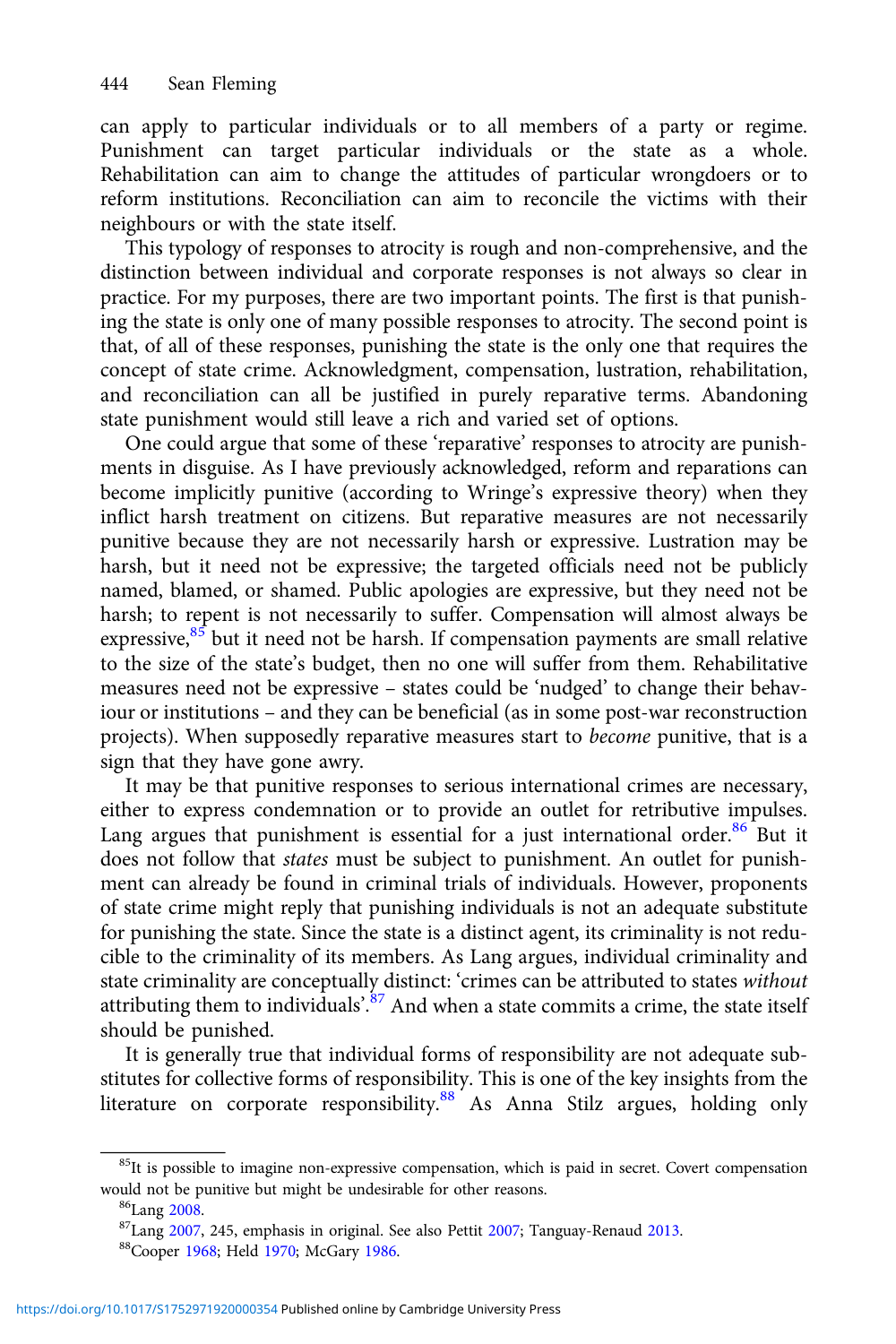individuals responsible for corporate wrongdoing can result in a 'shortfall' of responsibility, since the 'total harm' can be 'more than the sum of the employees' intentional contributions'.

On 28 November 1979, a flight operated by Air New Zealand crashed directly into the side of Mount Erebus, a 12,000 foot volcano, killing all 257 people aboard. An inquiry determined that the primary cause of the crash was an inadequate company organization that led to the filing of a faulty computer flight plan. In this case, various employees' actions combined to create a disaster that no one employee could have reasonably foreseen. While several people did contribute to the crash, in isolation their separate actions seemed unlikely to lead to any disaster.<sup>89</sup>

The families of the victims would be undercompensated if they could seek compensation only from particular individuals. Not only do the vast majority of employees have good excuses; it is also very difficult to determine which individuals contributed to the outcome, and to what extent. Holding the corporation liable is therefore necessary to make up the shortfall.

Holding individuals responsible for atrocities committed by states would often leave similar shortfalls. Although some compensation can be extracted from individuals, it will rarely be possible to extract enough. The individual perpetrators may be deceased, unable to pay, or simply impossible to identify. States, on the other hand, have long lifespans and deep pockets. Responsibility shortfalls need not be purely financial; there can also be shortfalls in acknowledgment or rehabilitation. Although apologies from individuals might give the victims or their families some satisfaction, they do not carry the same weight as an official apology from the state.<sup>90</sup> And although it might sometimes be possible to rehabilitate individual perpetrators en masse, as Rwanda has tried to do, it may also be necessary to reform the structure of the state. The purpose of holding states responsible is thus to make up for these shortfalls.

Proponents of state crime might argue that punishing individuals for states' atrocities leaves a 'punishment shortfall', since the criminality of the state is not reducible to or exhausted by the criminality of its members. However, the desire to punish states actually appears to be parasitic on the desire to punish guilty individuals. If, as Lang argues, the criminality of the state were independent of the criminality of individuals, then the desire to punish a state should be unaffected by generational turnovers in its membership or by changes in its government. But the desire to punish a state tends to wane when the wrongdoers have died or left office. No one seriously proposes that Turkey should be punished for the Armenian Genocide or that the United States should be punished for slavery – or even for the Mai Lai Massacre.

Consider the asymmetry between reparations and punishment. Demands for reparations from states tend to persist long after the deaths of the individual wrongdoers, which demonstrates that these demands are genuinely 'corporate'. Demands

 $89$ Stilz [2011,](#page-23-0) 193, who takes this example from French [1984](#page-21-0), 145–63. See also Pettit [2007](#page-22-0).<br> $90$ See Lind [2008](#page-22-0) and Nobles 2008 on state apologies.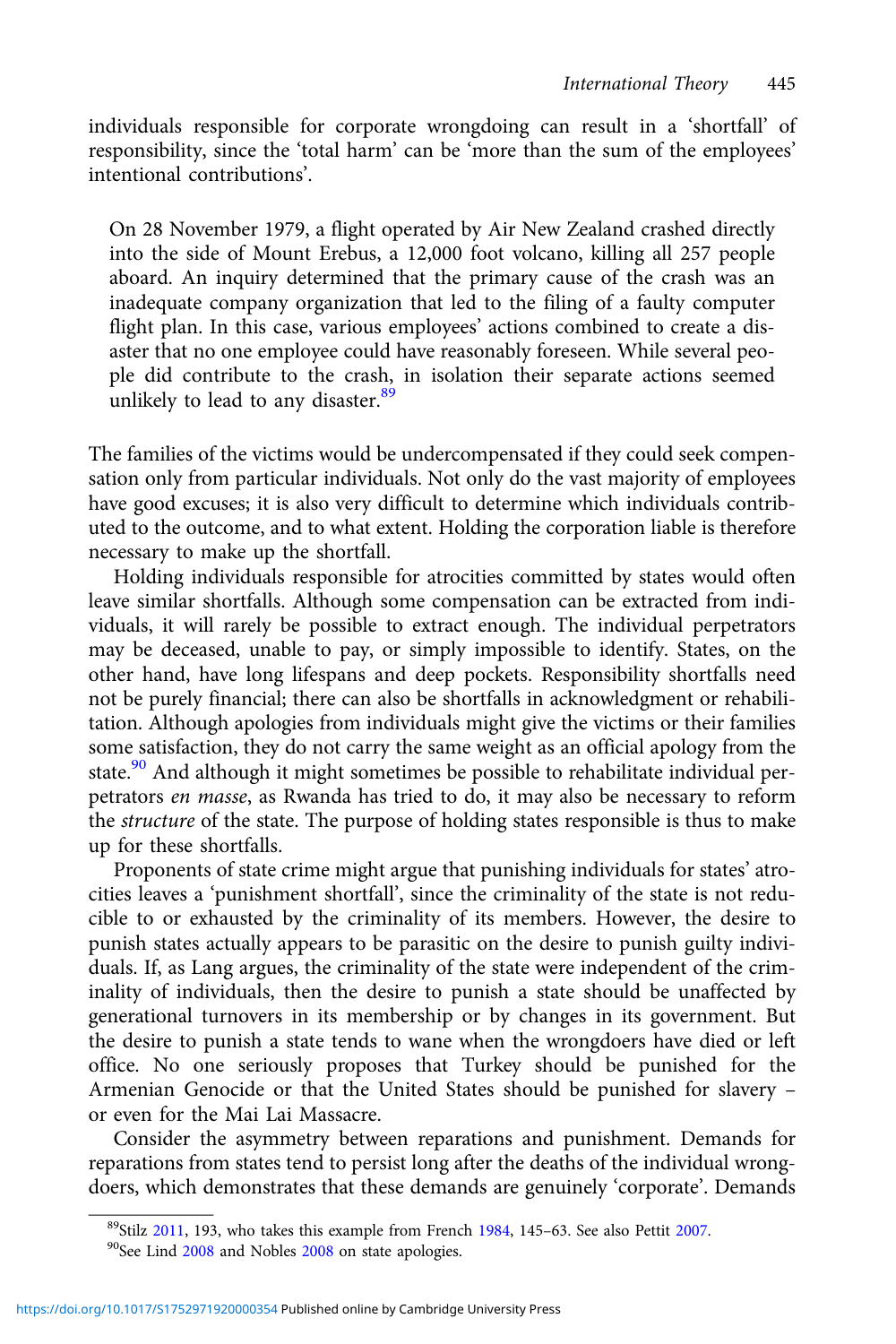for punishment of states tend to perish with the guilty individuals, which suggests that these demands are merely quasi-corporate or pseudo-corporate. The fact that there are no demands for historical punishment alongside historical reparations suggests that punishing states is not a response to a shortfall; it is a shortcut to punishing guilty individuals en masse.

If the desire to punish states is parasitic on the desire to punish guilty individuals, then criminal trials of individuals should be an adequate outlet for punishment after all. As it stands, there is a 'division of labour' in international law between individual responsibility (which is punitive) and state responsibility (which is reparative). International law holds individuals responsible in order to exact retribution and to deter future crimes – in particular, where domestic law is absent or ineffective. The International Criminal Court is designed 'to put an end to impunity' for 'the most serious crimes' and 'thus to contribute to the prevention of such crimes'.<sup>91</sup> The role of state responsibility, on the other hand, is to repair harms and compensate victims. The International Law Commission's Articles on State Responsibility focus on the 'twin obligations of cessation and reparation', and 'the burdens that are imposed on delinquent states are exclusively reparative rather than penal in character'.<sup>92</sup> Whereas individual responsibility is exclusively criminal, state responsibility is more like civil liability.

The division of labour between international criminal law and state responsibility was not a product of deliberate institutional design: 'the parallel developments of the state responsibility and individual criminal responsibility regimes have occurred in relative isolation from each other'.<sup>93</sup> While the law of state responsibility developed out of reparations law, international criminal law grew out of post-war trials.<sup>94</sup> There was no grand design in the background, but there might as well have been. The two forms of international responsibility are complementary: one serves reparative functions, while the other serves punitive functions. There is no need to 'criminalize' state responsibility, just as there is no need to 'civilize' individual responsibility. Although the two forms of international responsibility may look incomplete in isolation, they fit together to form a coherent system.

### Conclusion

I have argued that the idea of corporate crime cannot simply be mapped onto the state. The international order lacks a regulatory framework, akin to corporate law, that ensures that states actually meet the conditions for corporate agency. In addition, the idea of state crime raises the difficult question of how far back historical crimes should be prosecuted. In any case, abandoning the idea of state crime would be no great loss. Most responses to atrocity can be justified in reparative terms, and criminal trials of individuals already provide an adequate outlet for punishment.

<sup>&</sup>lt;sup>91</sup>United Nations [2002,](#page-23-0) Preamble.<br><sup>92</sup>Crawford and Watkins [2010,](#page-21-0) 285–86.<br><sup>93</sup>Reid [2005](#page-23-0), 797.<br><sup>94</sup>Of course, the origins of each body of law are far more complicated than this. See Crawford [2013](#page-21-0), 3–44 on the history of state responsibility and Çakmak [2017](#page-21-0) on the history of international criminal law.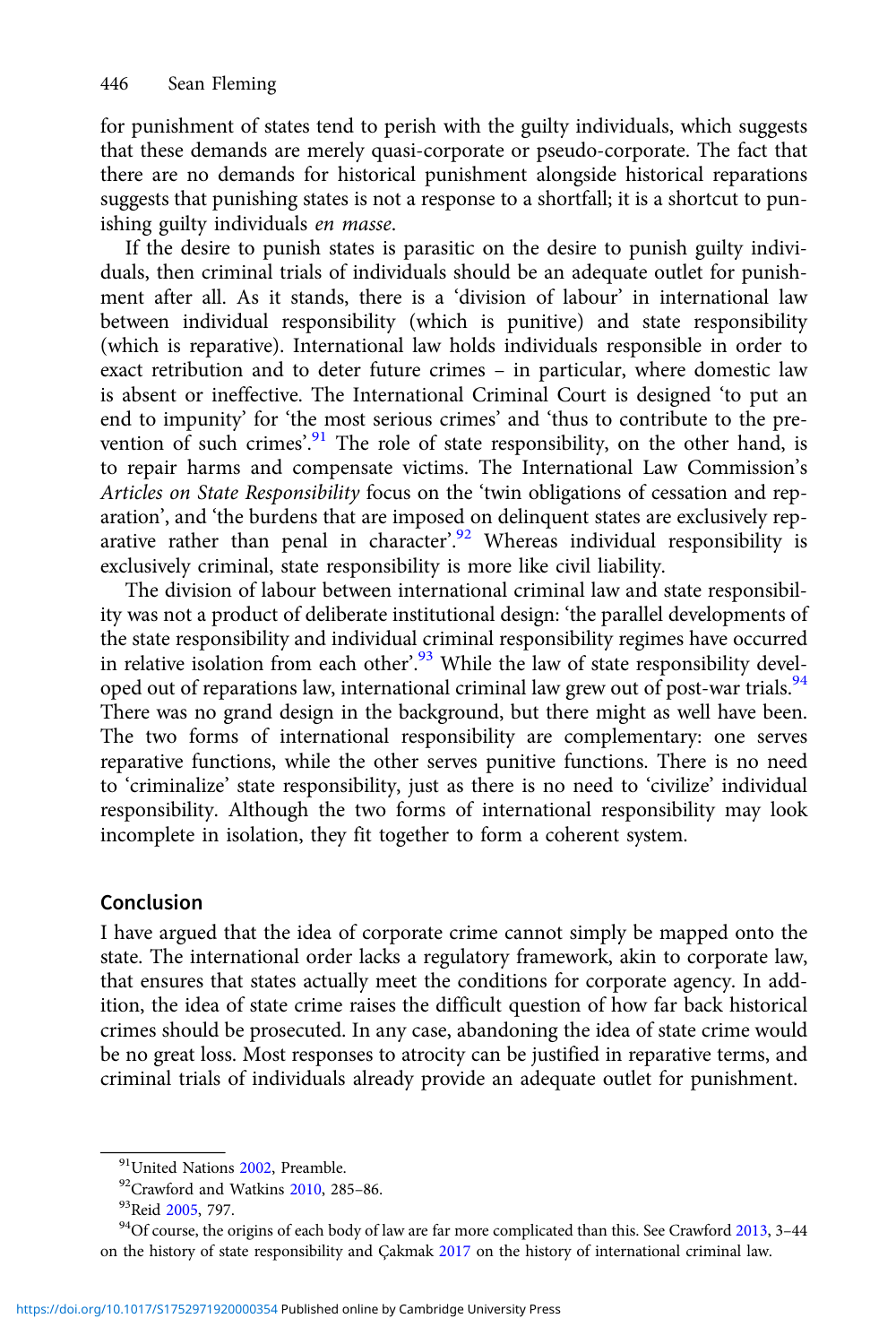<span id="page-20-0"></span>This paper makes three main contributions. First, it presents the strongest and most up-to-date case for the concept of state crime. I have collected and synthesized several lines of argument across political theory, IR, philosophy, and law that lend force to the idea of holding states criminally responsible. Although the purpose of constructing this 'steel man' was to find flaws in it, it could also be adapted and developed by those who wish to strengthen it.

The second contribution – almost the opposite of the first – is to develop two new critiques of state crime. Previous critics focus on the problems of corporate intent and punishment, which are general problems with collective criminality. Instead, I focus on the problems of agency and time, which are more specific to the state and to international relations. I thus show that the debate about criminalizing state responsibility is more than a rerun of the general philosophical debate about corporate criminal responsibility. The viability of state crime depends not only on issues of social ontology, but also on the structure of the international order and the characteristics of its institutions. Refocusing the debate on structures and institutions will, I hope, help to reinvigorate it.

The third contribution of the paper is to provide a positive vision for state responsibility without criminal responsibility. Oddly, critics of criminalizing state responsibility have not developed a principled alternative. One of the reasons that holding states criminally responsible is so appealing is that, as it stands, state responsibility appears to be normatively impoverished – it is merely 'noncriminal'. The reparative conception of state responsibility that I have developed helps to fill the moral vacuum left by the decline of punitive conceptions of state responsibility. It also explains how state responsibility and international criminal law fit together. While criminal trials of individuals provide an outlet for punishment, the primary functions of state responsibility are to compensate the victims of large-scale wrongs and to rehabilitate aggressive states.

Acknowledgements. The earliest version of this paper was presented at the 2019 Annual Convention of the International Studies Association, where Rory Cox and Cian O'Driscoll provided helpful feedback. Four anonymous reviewers provided exceptionally extensive comments that greatly improved the paper. I am especially grateful to Adam Lerner for his comments on a previous draft.

### References

- Acharya, Avidit, Matthew Blackwell, and Maya Sen. 2016. "The Political Legacy of American Slavery." Journal of Politics 78(3): 621–41.
- Alexander, Michelle. 2011. "The New Jim Crow." Ohio State Journal of Criminal Law 9(1): 7–26.

Allen, Michael J. 2017. Criminal Law, 14th ed. Oxford: Oxford University Press.

Allen, Susan H. 2005. "The Determinants of Economic Sanctions Success and Failure." International Interactions 31(2): 117–38.

Allen, Susan H. 2008. "Political Institutions and Constrained Response to Economic Sanctions." Foreign Policy Analysis 4(3): 255–74.

- Baddorf, Matthew. 2017. "Phenomenal Consciousness, Collective Mentality, and Collective Moral Responsibility." Philosophical Studies 174(11): 2769–86.
- Blum, Gabriella. 2013. "The Crime and Punishment of States." Yale Journal of International Law 38(1): 57– 122.
- Butt, Daniel. 2006. "Nations, Overlapping Generations, and Historic Injustice." American Philosophical Quarterly 43(4): 357–67.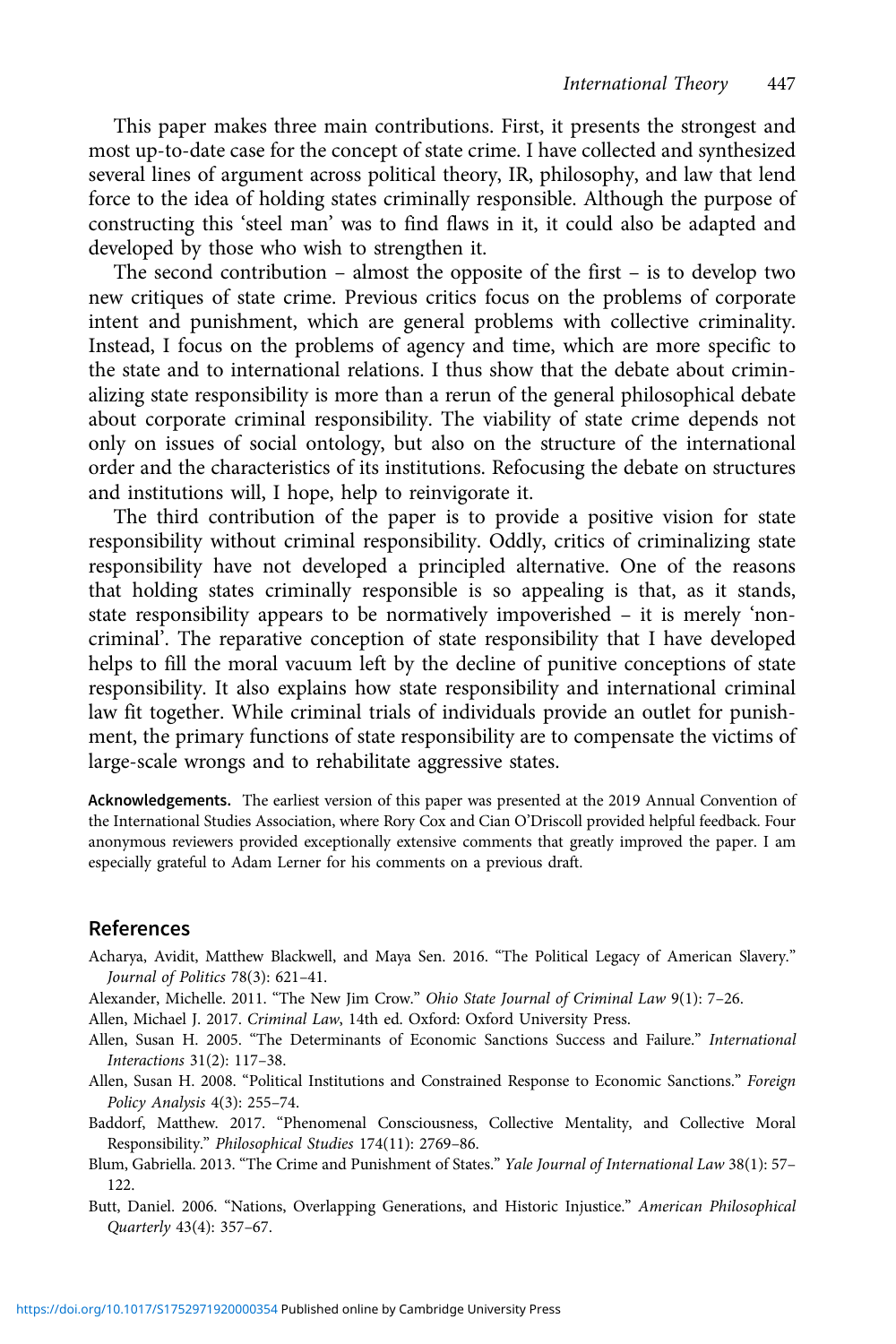- <span id="page-21-0"></span>Çakmak, Cenap. 2017. A Brief History of International Criminal Law and the International Criminal Court. New York: Palgrave Macmillan.
- Caron, David D. 1998. "State Crimes in the ILC Draft Articles on State Responsibility: Insights from Municipal Experience with Corporate Crimes." American Society of International Law Proceedings 92: 307–12.
- Chiao, Vincent. 2014. "List and Pettit on Group Agency and Group Responsibility." University of Toronto Law Journal 64(5): 753–70.

Coffee, John C. 1981. "'No Soul to Damn: No Body to Kick': An Unscandalized Inquiry into the Problem of Corporate Punishment." Michigan Law Review 79(3): 386–59.

- Cohen, Stanley. 1995. "State Crimes of Previous Regimes: Knowledge, Accountability, and the Policing of the Past." Law  $\&$  Social Inquiry 20(1): 7-50.
- Cooper, David E. 1968. "Collective Responsibility." Philosophy (London, England) 43(165): 258–68.
- Copp, David. 2006. "On the Agency of Certain Collective Entities: An Argument from 'Normative Autonomy'." Midwest Studies in Philosophy 30(1): 194–221.
- Crawford, James. 2007. The Creation of States in International Law, 2nd ed. New York: Oxford University Press.
- Crawford, James. 2013. State Responsibility: The General Part. New York: Cambridge University Press.
- Crawford, James, and Jeremy Watkins. 2010. "International Responsibility." In The Philosophy of International Law, edited by Samantha Besson and John Tasioulas, 283–98. Oxford: Oxford University Press.
- Dewey, John. 1926. "The Historic Background of Corporate Legal Personality." Yale Law Journal 35(6): 655–73.
- Diamantis, Mihailis E. 2019. "Corporate Essence and Identity in Criminal Law." Journal of Business Ethics 154(4): 955–66.
- Dumberry, Patrick. 2010. "Incoherent and Ineffective: The Concept of Persistent Objector Revisited." International & Comparative Law Quarterly 59(3): 779–802.
- Dumberry, Patrick. 2012. "Is Turkey the 'Continuing' State of the Ottoman Empire Under International Law?" Netherlands International Law Review 59(2): 235–62.
- Easton, David. 1981. "The Political System Besieged by the State." Political Theory 9(3): 303–25.
- Erskine, Toni. 2001. "Assigning Responsibilities to Institutional Moral Agents: The Case of States and 'Quasi-States'." Ethics & International Affairs 15(2): 67–85.
- Erskine, Toni. 2010. "Kicking Bodies and Damning Souls: The Danger of Harming 'Innocent' Individuals while Punishing 'Delinquent' States." Ethics & International Affairs 24(3): 261-85.
- European Court of Human Rights. 1953. European Convention on Human Rights. Strasbourg: Council of Europe.
- Fleming, Sean. 2017. "Moral Agents and Legal Persons: The Ethics and the Law of State Responsibility." International Theory 9(3): 466–89.
- Fleming, Sean. Forthcoming (2020). Leviathan on a Leash: A Political Theory of State Responsibility. Princeton: Princeton University Press.
- French, Peter. 1972. Individual and Collective Responsibility: Massacre at Mai Lai. Cambridge, MA: Schenkman.
- French, Peter. 1984. Collective and Corporate Responsibility. New York: Columbia University Press.
- Gasiorowski, Mark J. 2006. "The Political Regimes Project." In On Measuring Democracy: Its Consequences and Concomitants, edited by Alex Inketes, 105–22. New Brunswick, NJ: Transaction.
- Goodin, Robert E. 1995. Utilitarianism as a Public Philosophy. Cambridge: Cambridge University Press.
- Gould, Harry. 2009. "International Criminal Bodies." Review of International Studies 35(3): 701–21.
- Green, James A. 2016. The Persistent Objector Rule in International Law. Oxford: Oxford University Press.
- Hamilton, Alexander. 2003 [1787]. "Federalist No. 30." In The Federalist with the Letters of 'Brutus', edited by Terence Ball, 137–41. Cambridge: Cambridge University Press.
- Held, Virginia. 1970. "Can A Random Collection of Individuals be Morally Responsible?" Journal of Philosophy 67 (14): 471–81.
- Hufbauer, Gary C., Jeffrey J. Schott, Kimberly Ann Elliott, and Barbara Oegg. 2007. Economic Sanctions Reconsidered, 3rd ed. Washington, DC: Peterson Institute for International Economics.
- International Law Commission. 2001. Articles on Responsibility of States for Internationally Wrongful Acts. New York: United Nations.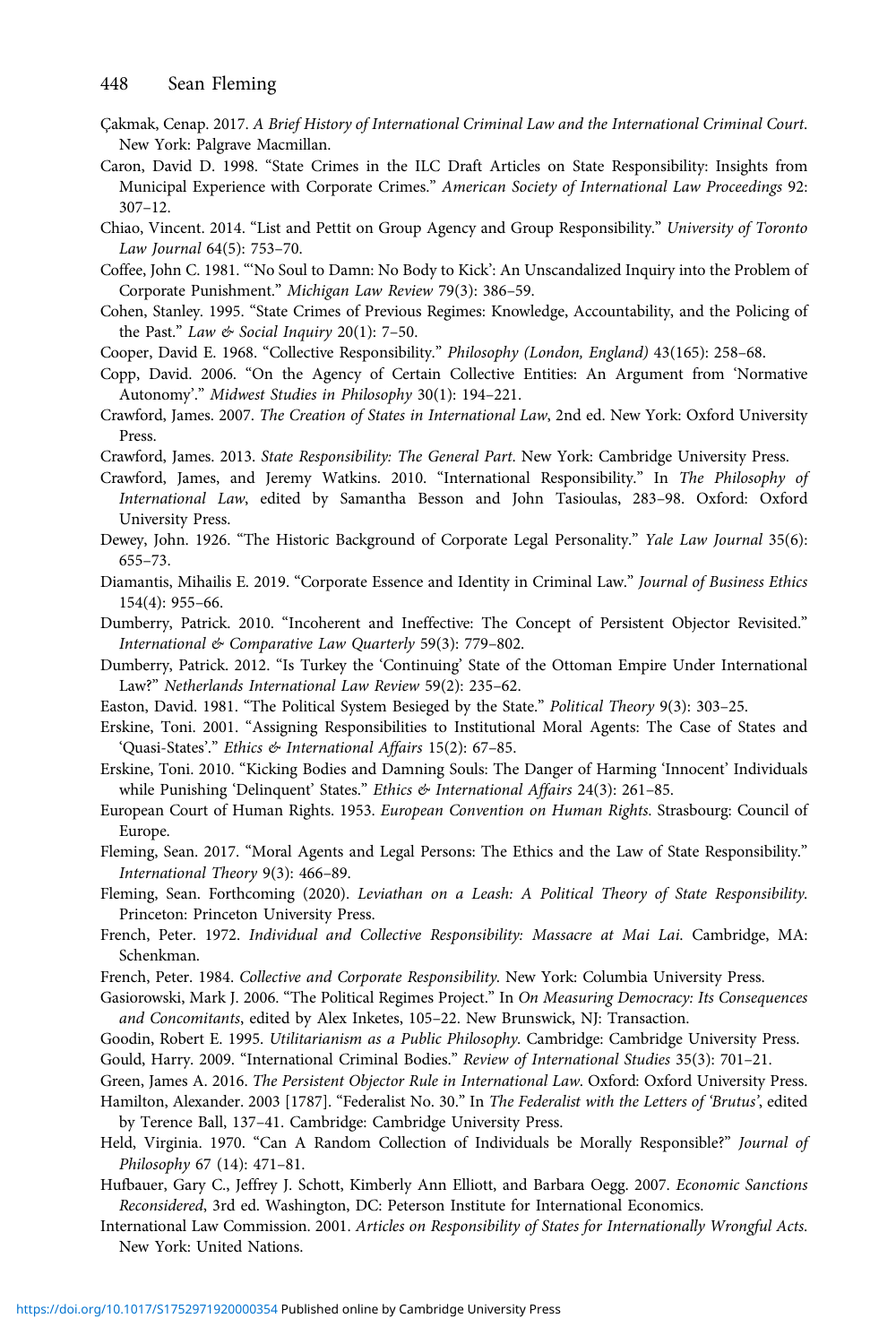- <span id="page-22-0"></span>Isaacs, Tracy. 2013. "Corporate Agency and Corporate Wrongdoing." New Criminal Law Review 16(2): 241–60.
- Jørgensen, Nina H. B. 2000. The Responsibility of States for International Crimes. Oxford: Oxford University Press.
- Kunz, Josef L. 1955. "Identity of States Under International Law." American Journal of International Law 49 (1): 68–76.
- Lang, Anthony F. 2007. "Crime and Punishment: Holding States Accountable." Ethics & International Affairs 21(2): 239–57.
- Lang, Anthony F. 2008. Punishment, Justice and International Relations: Ethics and Order after the Cold War. New York: Routledge.
- Lang, Anthony F. 2011. "Punishing Genocide: A Critical Reading of the International Court of Justice." In Accountability for Collective Wrongdoing, edited by Tracy Isaacs and Richard Vernon, 92–118. Cambridge: Cambridge University Press.
- Lawford-Smith, Holly. 2019. Not in Their Name: Are Citizens Culpable for Their States' Actions? Oxford: Oxford University Press.
- Lektzian, David, and Mark Souva. 2007. "An Institutional Theory of Sanctions Onset and Success." Journal of Conflict Resolution 51(6): 848–71.
- Lind, Jennifer. 2008. Sorry States: Apologies in International Politics. Ithaca: Cornell University Press.
- Lindsay, James M. 1986. "Trade Sanctions as Policy Instruments: A Re-Examination." International Studies Quarterly 30(2): 153–73.
- Linz, Juan J. 2000. Totalitarian and Authoritarian Regimes. Boulder, CO: Lynne Rienner.
- List, Christian, and Philip Pettit. 2011. Group Agency: The Possibility, Design, and Status of Corporate Agents. New York: Oxford University Press.
- Lu, Catherine. 2017. Justice and Reconciliation in World Politics. Cambridge: Cambridge University Press.
- Luban, David. 2011a. "State Criminality and the Ambition of International Criminal Law." In Accountability for Collective Wrongdoing, edited by Tracy Isaacs and Richard Vernon, 61–91. Cambridge: Cambridge University Press.
- Luban, David. 2011b. "War as Punishment." Philosophy & Public Affairs 39(4): 299–330.
- Mansell, Samuel, John Ferguson, David Gindis, and Avia Pasternak. 2019. "Rethinking Corporate Agency in Business, Philosophy, and Law." Journal of Business Ethics 154(4): 893–99.
- Marinov, Nikolay. 2005. "Do Economic Sanctions Destabilize Country Leaders?" American Journal of Political Science 49(3): 564–76.
- McGary, Howard. 1986. "Morality and Collective Liability." Journal of Value Inquiry 20(2): 157–65.
- Nobles, Melissa. 2008. The Politics of Official Apologies. Cambridge: Cambridge University Press.
- Nossal, Kim R. 1999. "Liberal-Democratic Regimes, International Sanctions, and Global Governance." In Globalization and Global Governance, edited by Raimo Väyrynen, pp.127–49. Lanham, MD: Rowman and Littlefield.
- Nuremberg International Military Tribunal. 1947. "Judgment." Reproduced in the American Journal of International Law 41 (1): 172–333.
- Öktem, Emre. 2011. "Turkey: Successor or Continuing State of the Ottoman Empire?" Leiden Journal of International Law 24(3): 561–83.
- Overgaard, Søren, and Alessandro Salice. Forthcoming. "Consciousness, Belief, and the Group Mind Hypothesis." Synthese.
- Pape, Robert A. 1997. "Why Economic Sanctions Do Not Work." International Security 22(2): 90–136.
- Pape, Robert A. 1998. "Why Economic Sanctions Still Do Not Work." International Security 23(1): 66–77.
- Pasternak, Avia. 2011. "The Distributive Effect of Collective Punishment." In Accountability for Collective Wrongdoing, edited by Tracy Isaacs and Richard Vernon, 210–30. Cambridge: Cambridge University Press.
- Pasternak, Avia. 2019. "Cosmopolitan Justice and Criminal States." Journal of Applied Philosophy 36(3): 366–74.
- Pasternak, Avia. 2020. "Review of Not in Their Name by Holly Lawford-Smith." Journal of Social Ontology 5(2): 285–88.
- Pellet, Alain. 1999. "Can a State Commit a Crime? Definitely, Yes!" European Journal of International Law 10(2): 425–34.
- Pettit, Philip. 2007. "Responsibility Incorporated." Ethics 117(2): 171–201.